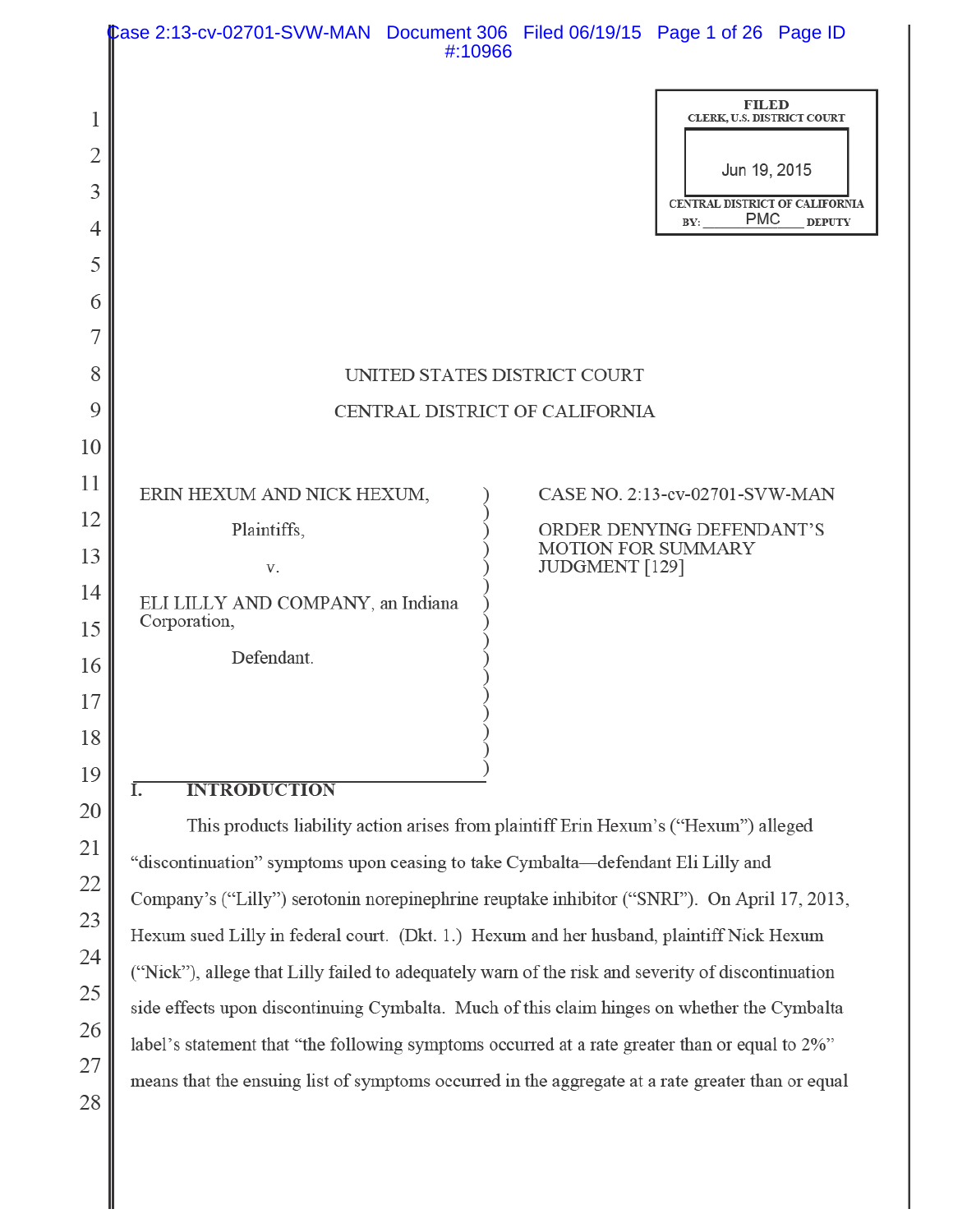### Case 2:13-cv-02701-SVW-MAN Document 306 Filed 06/19/15 Page 2 of 26 Page ID #:10967

to 2% or that each listed symptom occurred at that rate.

In their Complaint, Plaintiffs assert causes of action for: (1) negligence; (2) strict product liability—design defect; (3) strict product liability—failure to warn; (4) "strict product liability"; (5) negligent misrepresentation; (6) fraud; (7) breach of implied warranty; (8) violation of California's Unfair Competition Law ("UCL"), Bus. & Prof. Code §§ 17200, *et seq.*; and (9) loss of consortium. (Dkt. 1.) However, Plaintiffs have abandoned their claims for strict liability—design defect, breach of implied warranty, violation of the UCL, and for loss of consortium. (Dkt. 191.)

9 10 11 12 13 14 15 16 17 18 19 20 21 22 Presently before the Court are Lilly's motion for summary judgment (dkt. 129), Lilly's motion to exclude the expert testimony of Dr. Joseph Glenmullen ("Glenmullen") (dkt. 130), Lilly's supplemental motion to exclude Glenmullen's expert testimony (dkt. 273), and Lilly's motion to exclude expert Dr. Louis Morris's ("Morris") testimony (dkt 129). As discussed in more detail below, much has happened in this case since these motions were filed. After several hearings, the filing of a motion for sanctions, and a round of supplemental briefing, the Court learned of allegedly new evidence not presented in connection with the instant motion for summary judgment. This evidence raises questions regarding, *inter alia*, whether discontinuation symptoms can be avoided by tapering off Cymbalta, Lilly's knowledge regarding whether tapering diminishes the risk of discontinuation symptoms, and whether Lilly deliberately designed Cymbalta's clinical trials in a way calculated to under-report the risk of discontinuation symptoms. Plaintiffs assert that Lilly either improperly asserted privilege over the relevant documents or buried them in a massive "document dump" produced in the last week of discovery.

23

24

27

28

25

**II. STATEMENT OF FACTS**

26

### **A. Cymbalta's Background**

On August 3, 2004, the U.S. Food and Drug Administration ("FDA") approved the use of

1

For the reasons discussed below, the Court DENIES Lilly's motion for summary

judgment and DECLINES TO REACH the motions to exclude Glenmullen and Morris.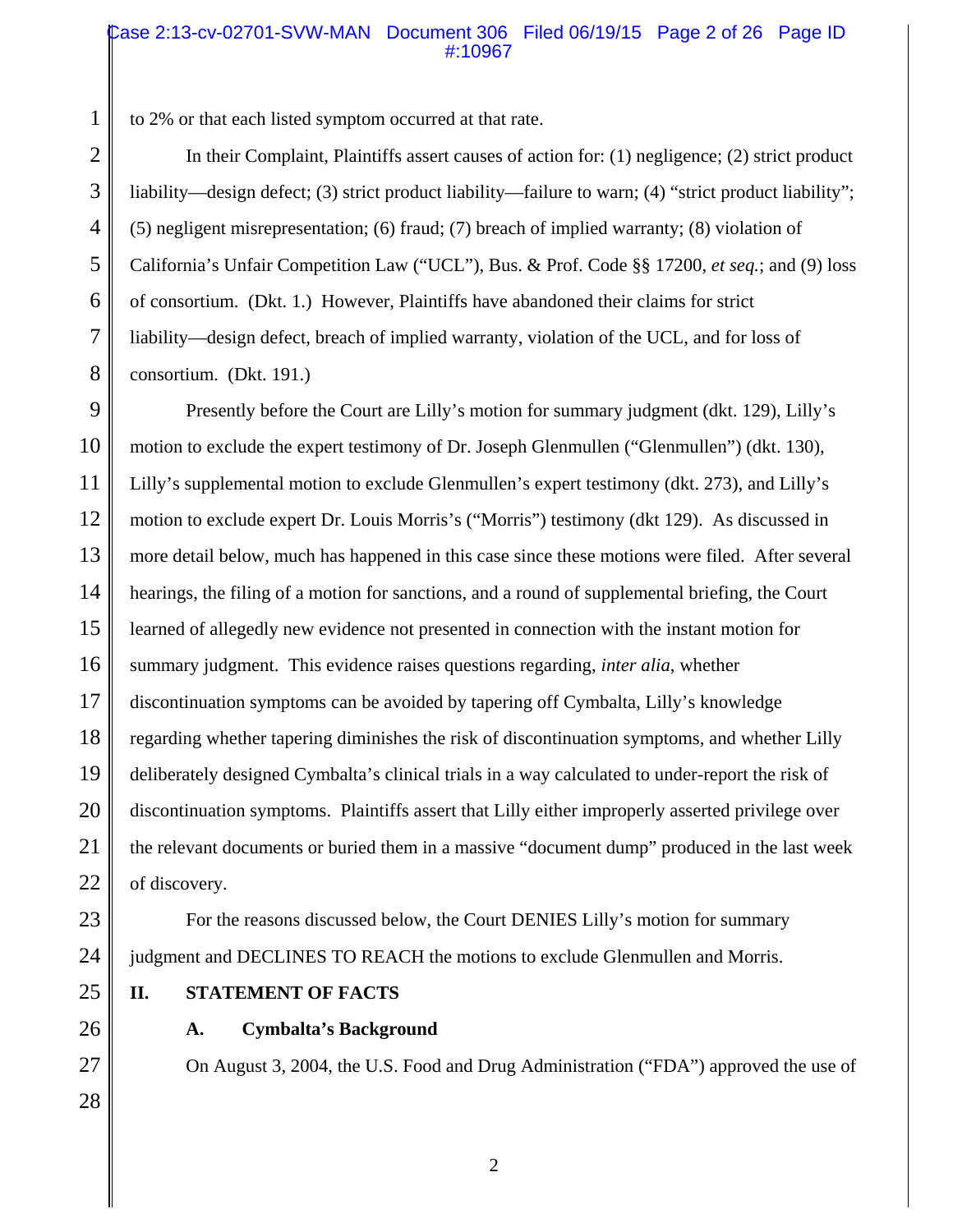### Case 2:13-cv-02701-SVW-MAN Document 306 Filed 06/19/15 Page 3 of 26 Page ID #:10968

| 1              | Cymbalta <sup>1</sup> (duloxetine) for the treatment of major depressive disorder. (Def.'s SUF $\P$ 1.) The                                                                                                              |  |
|----------------|--------------------------------------------------------------------------------------------------------------------------------------------------------------------------------------------------------------------------|--|
| $\overline{2}$ | FDA simultaneously approved the U.S. Physician Package Insert ("the label") for Cymbalta. <i>Id.</i>                                                                                                                     |  |
| 3              | The Cymbalta label that was FDA approved in September 2011 and in effect in February 2012                                                                                                                                |  |
| 4              | cited the risk of discontinuation symptoms in three sections—"Highlights of Prescribing                                                                                                                                  |  |
| 5              | Information," "Dosage and Administration," and "Warnings and Precauations." (Def.'s SUF                                                                                                                                  |  |
| 6              | 2.) The 2011 label included the following language in the "Highlights" section:                                                                                                                                          |  |
| 7              | DOSAGE AND ADMINISTRATION                                                                                                                                                                                                |  |
| 8              | Discontinuing Cymbalta: A gradual dose reduction is recommended to<br>avoid discontinuation symptoms. (5.7)                                                                                                              |  |
| 9              | <b>WARNINGS AND PRECAUTIONS</b>                                                                                                                                                                                          |  |
| 10             | Discontinuation: May result in symptoms, including dizziness, nausea,                                                                                                                                                    |  |
| 11<br>12       | headache, paresthesia, fatigue, vomiting, irritability, insomnia, diarrhea,<br>anxiety, and hyperhidrosis (5.7)                                                                                                          |  |
| 13             | (Def.'s SUF $\P$ 3.) The 2011 Cymbalta label also included the following language in the "Dosage"                                                                                                                        |  |
| 14             | and Administration" section:                                                                                                                                                                                             |  |
| 15             | Symptoms associated with discontinuation of Cymbalta and other SSRIs<br>and SNRIs have been reported. A gradual reduction in the dose rather than<br>abrupt cessation is recommended whenever possible (see Warnings and |  |
| 16             | Precautions (5.7)).                                                                                                                                                                                                      |  |
| 17             | (Def.'s SUF $\P$ 4.)                                                                                                                                                                                                     |  |
| 18             | The 2011 Cymbalta label also included the following language in the "Warnings and                                                                                                                                        |  |
| 19             | Precautions" section:                                                                                                                                                                                                    |  |
| 20             | Discontinuation symptoms have been systematically evaluated in<br>patients taking duloxetine. Following abrupt or tapered discontinuation in                                                                             |  |
| 21             | placebo-controlled clinical trials, the following symptoms occurred at 1% or<br>greater and at a significantly higher rate in duloxetine-treated patients                                                                |  |
| 22             | compared to those discontinuing from placebo: dizziness, nausea, headache<br>paresthesia, fatigue, vomiting, irritability, insomnia, diarrhea, anxiety, and                                                              |  |
| 23             | hyperhidrosis.                                                                                                                                                                                                           |  |
| 24             | During marketing of other SSRIs and SNRIs (serotonin and<br>norepinephrine reuptake inhibitors), there have been spontaneous reports of                                                                                  |  |
| 25             | adverse events occurring upon discontinuation of these drugs, particularly<br>when abrupt, including the following: dysphoric mood, irritability, agitation,                                                             |  |
| 26             | dizziness, sensory disturbances (e.g., paresthesias such as electric shock<br>sensations), anxiety, confusion, headache, lethargy, emotional lability,                                                                   |  |
| 27             | insomnia, hypomania, tinnitus, and seizures. Although these events are                                                                                                                                                   |  |
| 28             | As noted above, Cymbalta is an SNRI. (Def.'s SUF [1.)                                                                                                                                                                    |  |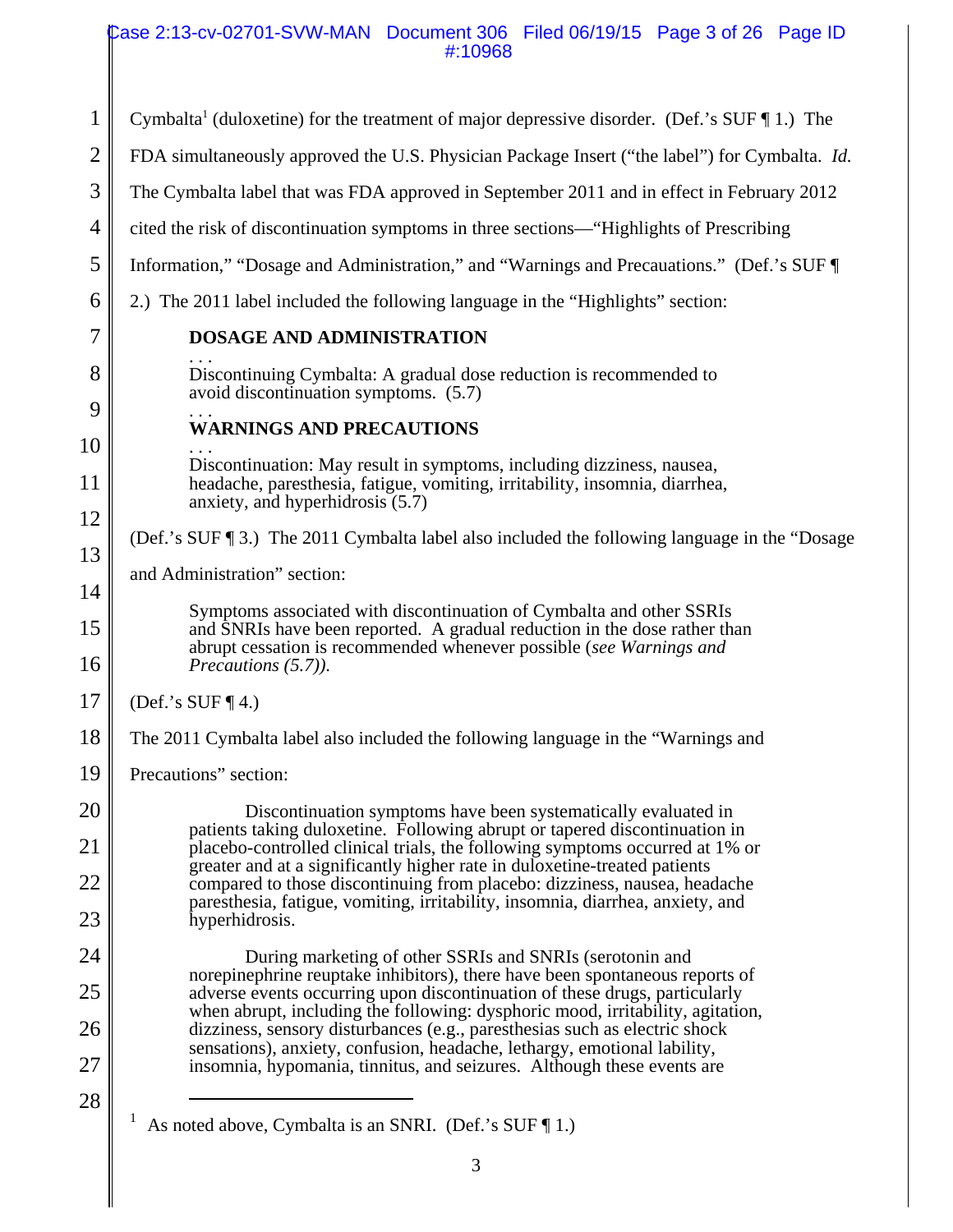generally self-limiting, some have been reported to be severe.

Patients should be monitored for these symptoms when discontinuing treatment with Cymbalta. A gradual reduction in the dose rather than abrupt cessation is recommended whenever possible. If intolerable symptoms occur following a decrease in the dose or upon discontinuation of treatment, then resuming the previously prescribed dose may be considered. Subsequently, the physician may continue decreasing the dose but at a more gradual rate. *[see Dosage and Administration (2.4)].*

(Def.'s SUF ¶ 5.)

7 8 9 10 11 12 Though Cymbalta's label recommends tapering, it does not provide specific parameters—such as timeframe or dosage increments— for designing an appropriate taper regime. (Paley Decl., Ex. 1.) The label also states that Cymbal "should be swallowed whole and should not be chewed or crushed, nor should the capsule be opened and its contents be sprinkled on food or mixed with liquids." (Paley Decl., Ex. 1, at 5.) Lilly manufactures Cymbalta in 20 milligram, 30 milligram, and 60 milligram delayed release capsules. (*Id.*)

13

1

2

3

4

5

6

### **B. The 2005 Journal of Affective Disorders Article**

14 15 16 17 18 19 20 21 22 23 In 2005, the Journal of Affective Disorders published an article called "Symptoms Following Abrupt Discontinuation of Duloxetine Treatment in Patients with Major Depressive Disorder" (the "2005 JAD Article"). (Def.'s SUF ¶ 5.) Three of the 2005 JAD Article's authors—David G. Perahia, Daniel Kajdasz, and Durisala Desaiah—were Lilly employees. (*Id.*) The Article reported data arising from nine clinical trials that Lilly funded, designed and conducted. (Def.'s SUF ¶ 6.) In all of the studies, Cymbalta was abruptly discontinued. (Paley Decl., Ex. 10, at 208.) After discontinuation there was a 1 or 2 week lead-out phase to allow for the collection of discontinuation-emergent adverse events ("DEAEs") at a set time after discontinuation. (*Id.*) DEAEs were elicited by non-probing inquiry and were rated as mild, moderate, or severe. (*Id.*)

24

25

26

27

28

The 2005 JAD Article reports that in short-term, placebo-controlled studies, "[s]ignificantly more duloxetine-treated patients (44.3%) reported at least 1 DEAE than placebotreated patients (22.9%), with dizziness being the most common symptom." (*Id.*; Def.'s SUF ¶ 8.) The Article reports that 39.8% of the reported events were mild, 50.6 % were moderate, and 9.6% were severe. (Def.'s SUF ¶ 9.) Of the DEAEs reported, 53.7% were unresolved as of the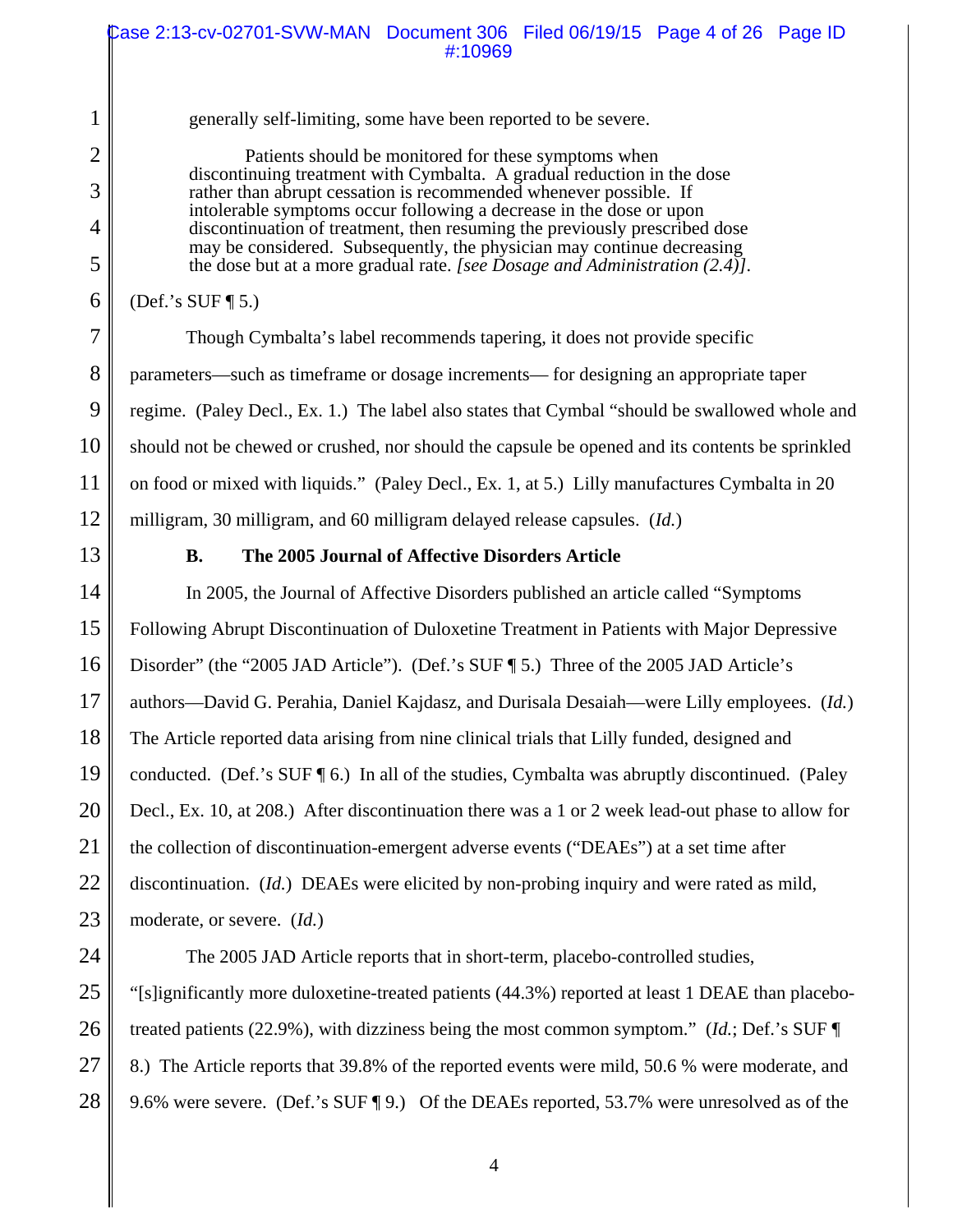### Case 2:13-cv-02701-SVW-MAN Document 306 Filed 06/19/15 Page 5 of 26 Page ID #:10970

final contact with the patient (either 1 or 2 weeks after discontinuation). (Paley Decl., Ex. 10, at

275.) The Article also includes a table relaying the incidence of specific discontinuation

symptoms as follows:

1

2

3

15

17

| $\overline{4}$ | Event                        | Placebo           | Duloxetine (Cymbalta) |
|----------------|------------------------------|-------------------|-----------------------|
| 5              |                              | $(N = 380; n (%)$ | $(N = 490; n (%)$     |
| 6              | Patients with $\geq 1$ event | 87 (22.9)         | $217(44.3)*$          |
| $\overline{7}$ | <b>Dizziness</b>             | 3(0.8)            | 61 $(12.4)$ *         |
| 8              | Nausea                       | 1(0.3)            | $29(5.9)*$            |
| 9              | Headache NOS                 | 3(0.8)            | $26(5.3)*$            |
| 10             | Paraesthesia                 | 1(0.3)            | $14(2.9)*$            |
| 11             | Diarrhea NOS                 | 3(0.8)            | 11(2.2)               |
|                | <b>Vomiting NOS</b>          | 2(0.5)            | $12(2.4)$ *           |
| 12             | Irritability                 | 1(0.3)            | $12(2.4)$ *           |
| 13             | Insomnia                     | 2(0.5)            | 10(2.0)               |
| 14             | Nightmare                    | 0(0.0)            | $10(2.0)*$            |

 $NOS = not$  otherwise specified.

16 \* *P* < 0.05 vs. placebo, Fisher's Exact Test.

(Paley Decl., Ex. 10, at  $276.$ )<sup>2</sup>

18 19 20 21 22 23 24 25 The Article also reports that in the long-term, placebo-controlled studies, "[s]ignificantly more duloxetine-treated patients reported at least 1 DEAE (9.1%) than did placebo-treated patients (2.0%) with dizziness being the most common symptom[.]" (Paley Decl., Ex. 10, at 210; Def.'s SUF ¶ 10.) The Article reports that of the 34 reported DEAEs in those studies, 70.6% were mild, 26.5% were moderate, and 1 event (2.9%) was severe. (Def.'s SUF ¶ 11.) The Article also includes a table relaying the incidence of specific discontinuation symptoms after long-term treatment occurring in at least two duloxetine-treated patients as follows<sup>3</sup>:

<sup>26</sup> 27 <sup>2</sup> The Court notes that alongside its 2001 New Drug Approval application Lilly submitted to the FDA nearly identical data to that disclosed in this table. (Paley Decl. in Supp. of Def.'s Summ. J. Reply ("Paley Supp. Reply Decl.") ¶ 6; Paley Supp. Reply Decl., Ex. 19, at 112–20.)

<sup>28</sup> 3 The Court notes that the 2005 JAD Article also includes columns separating out this data by the dose from which the duloxetine-treated patients discontinued.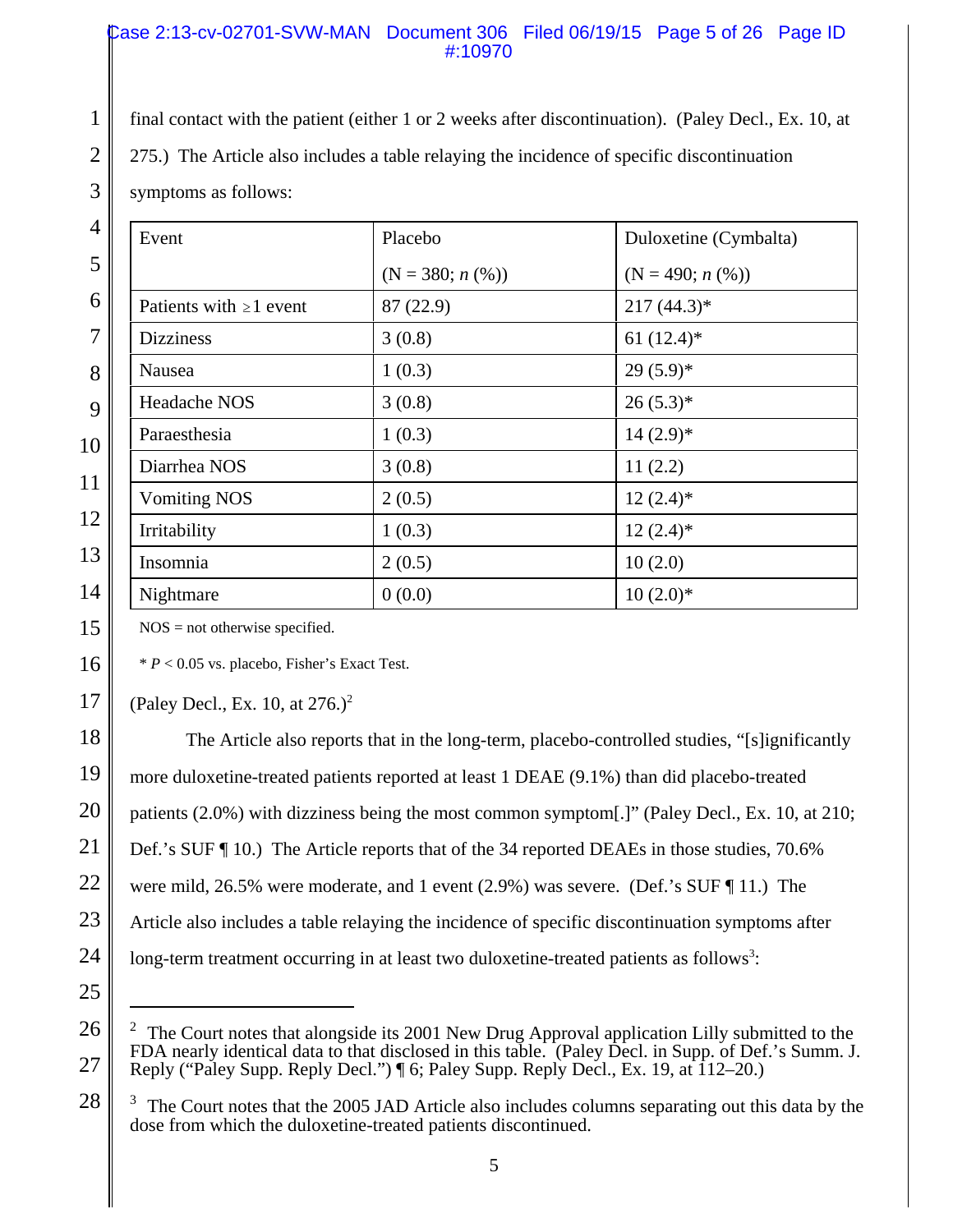### Case 2:13-cv-02701-SVW-MAN Document 306 Filed 06/19/15 Page 6 of 26 Page ID #:10971

| $1 \parallel$  | Event                       | Placebo           | Duloxetine (Cymbalta) |
|----------------|-----------------------------|-------------------|-----------------------|
| $\overline{2}$ |                             | $(N = 101; n (%)$ | $(N = 242; n (\%))$   |
| 3              | Patients with $\geq 1$ DEAE | 2(2.0)            | $22(9.1)$ *           |
| 4              | <b>Dizziness</b>            | 1(1.0)            | 8(3.3)                |
| 5              | Anxiety                     | 0(0.0)            | 2(0.8)                |
| 6              | <b>Headache NOS</b>         | 0(0.0)            | 2(0.8)                |
| $\overline{7}$ | Irritability                | 0(0.0)            | 2(0.8)                |
| 8              | Nausea                      | 0(0.0)            | 2(0.8)                |
| $\sim$ 1       | <b>Vomiting NOS</b>         | 0(0.0)            | 2(0.8)                |
|                |                             |                   |                       |

NOS = not otherwise specified.

\* *P* < 0.05 vs. placebo, Fisher's Exact Test.

(Paley Decl., Ex. 10, at 276.)

Finally, the Article reports that in the uncontrolled 52-week open label study, 50.8% of patients reported at least 1 DEAE with dizziness being the most common. (Paley Decl., Ex. 10, at 210; Def.'s SUF ¶ 12.) Of these DEAEs, 36.6% were mild, 46.3% were moderate, and 17.2% were severe. (Paley Decl., Ex. 10, at 210; Def.'s SUF ¶ 13.) The Article also includes a table relaying the incidence of specific discontinuation symptoms for which the incidence was at least 2% as follows:

| Event                         | Duloxetine (Cymbalta) |
|-------------------------------|-----------------------|
|                               | $(N = 553; n (\%))$   |
| Patients with $\geq 1$ DEAE   | 281 (50.8)            |
| Dizziness (excluding vertigo) | 106(19.2)             |
| <b>Anxiety NEC</b>            | 55 $(9.9)$            |
| Nausea                        | 54(9.8)               |
| <b>Headache NOS</b>           | 40(7.2)               |
| Insomnia                      | 37(6.7)               |
| Irritability                  | 33(6.0)               |
| <b>Vomiting NOS</b>           | 24(4.3)               |
| Nightmare                     | 16(2.9)               |
|                               |                       |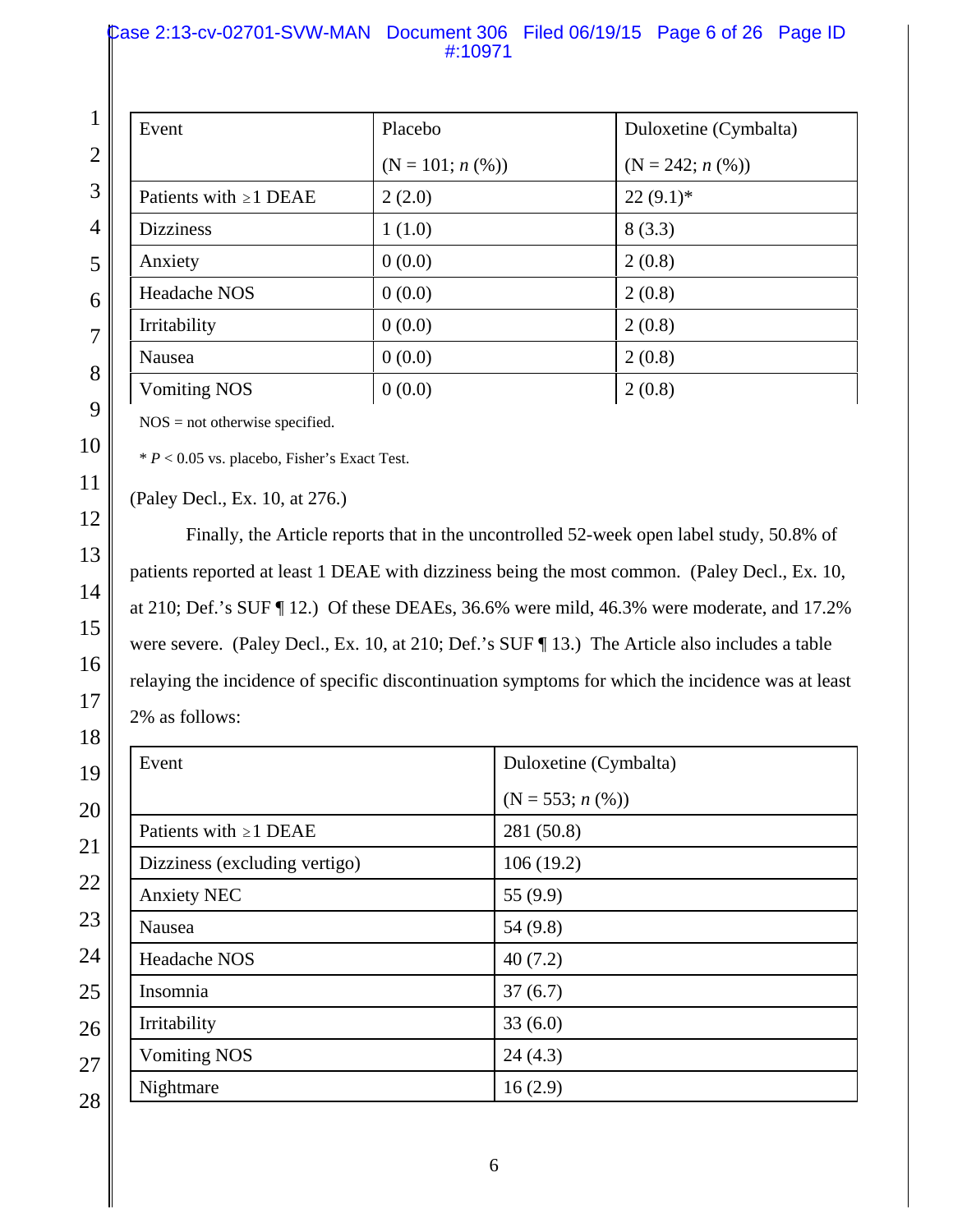### Case 2:13-cv-02701-SVW-MAN Document 306 Filed 06/19/15 Page 7 of 26 Page ID #:10972

| 1 <sup>1</sup> | Paraesthesia    | 16(2.9) |
|----------------|-----------------|---------|
| $\overline{2}$ | <b>Tinnitus</b> | 16(2.0) |
| 3              | Crying          | 15(2.7) |
| $\overline{4}$ | Depressed mood  | 15(2.7) |
| 5              | Depression NOS  | 15(2.7) |
| 6              | Anorexia        | 14(2.5) |
| $\overline{7}$ | Diarrhea NOS    | 14(2.5) |
|                | Myalgia         | 13(2.4) |
| 8              | Tremor          | 12(2.2) |
| 9              | Nervousness     | 11(2.0) |

 $NEC = not$  elsewhere classified;  $NOS = not$  otherwise specified.

(Paley Decl., Ex. 10, at 277.)

10

11

12

13

14

15

16

17

18

### **C. Hexum's Use and Discontinuation of Cymbalta**

On January 16, 2012, Hexum presented to her physician, Dr. Satinder Bhatia ("Bhatia"), with fibromyalgia. (Pls.' Proposed Findings of Fact ("PFF")  $\P$  1.) Bhatia, who was not a specialist on fibromyalgia, recommended that Hexum see a specialist to evaluate her "fibromyalgia/fatigue." (Pls.' PFF ¶ 2.) Bhatia also prescribed to Hexum the antidepressant Lexapro, but Hexum testified that she did not feel comfortable taking an antidepressant before being diagnosed. (Pls.' PFF ¶ 3.)

19 20 21 22 23 24 25 26 27 28 On February 14, 2012, Hexum first visited Dr. Sean Wollaston ("Wollaston"), a rheumatologist. (Pls.' PFF ¶¶ 4, 6.) During this meeting, Wollston fully evaluated Hexum and discussed her symptoms. (Pls.' PFF ¶ 7.) Wollaston diagnosed Hexum with fibromyalgia and recommended starting her on Cymbalta—first at 30 milligrams per day and then titrating up to 60 milligrams per day. (Pls.' PFF ¶ 9.) According to Hexum, when Wollaston proposed Cymbalta as a possible treatment, she asked him about discontinuation because she knew that she and her husband were going to try to have a child in the future and she wanted to be able to discontinue Cymbalta when they chose to do so. (Pls.' PFF ¶ 10.) According to Hexum, Wollaston told her that "it wasn't a life thing" and that "[a]s long as [she] didn't quit it cold turkey, [she'd] be fine." (Wisner Decl., Ex. 2, at 224:4–18.) Hexum asserts that Wollaston told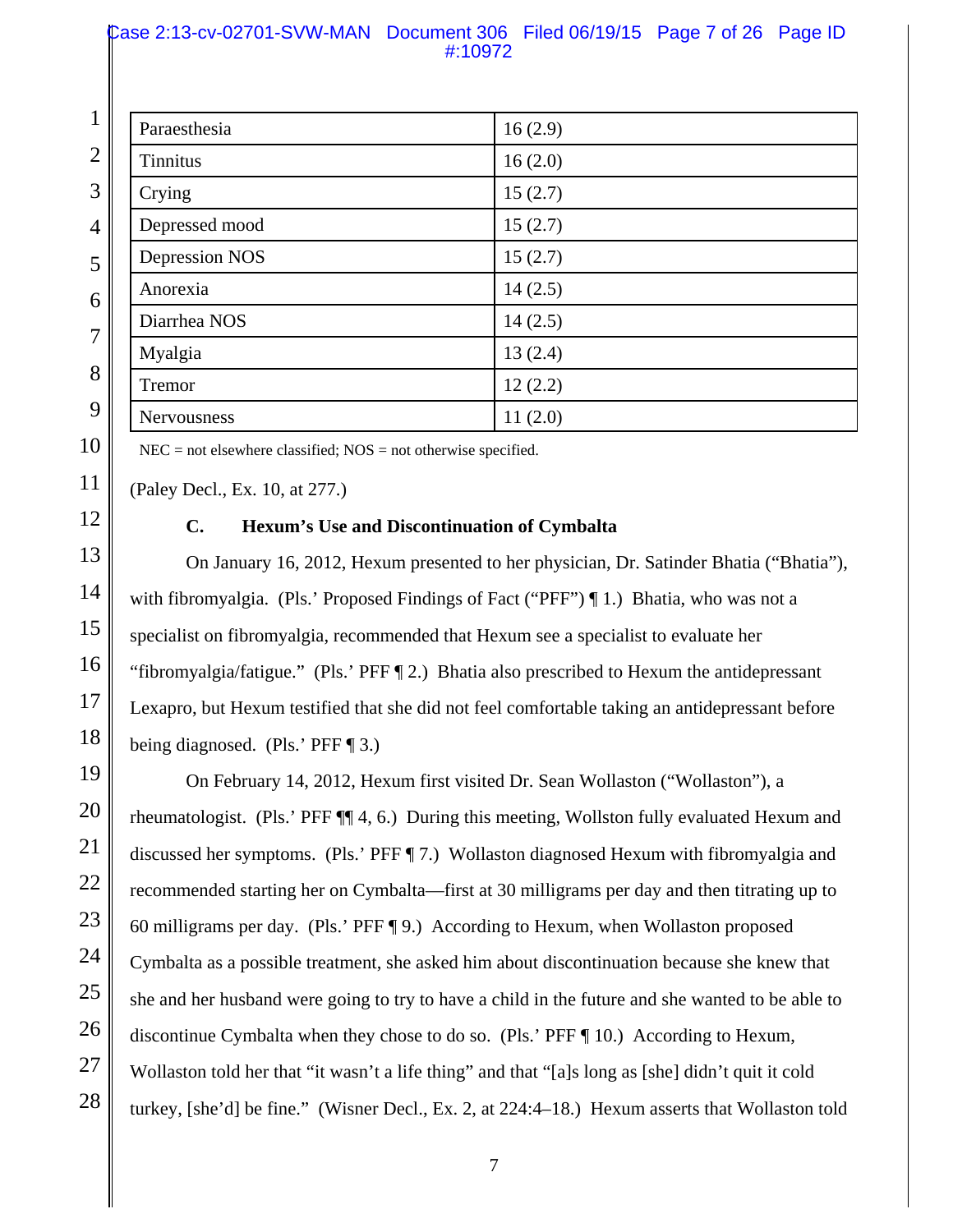|                | Case 2:13-cv-02701-SVW-MAN Document 306 Filed 06/19/15 Page 8 of 26 Page ID<br>#:10973                                                                                                                                                                                  |
|----------------|-------------------------------------------------------------------------------------------------------------------------------------------------------------------------------------------------------------------------------------------------------------------------|
|                |                                                                                                                                                                                                                                                                         |
| 1              | her that if she quit cold turkey then she "would not feel good [she would] feel really sick."                                                                                                                                                                           |
| $\overline{2}$ | ( <i>Id.</i> at 224:23–225:2.) Wollaston testified about his general practices in February 2012 as                                                                                                                                                                      |
| 3              | follows:                                                                                                                                                                                                                                                                |
| 4              | Q: Let me try to maybe go about this discussion from a little bit of a                                                                                                                                                                                                  |
| 5<br>6         | different angle. How did you—back in February of 2012 or any time prior<br>thereto, how did you characterize the possibility of going through<br>withdrawal effects from discontinuing Cymbalta for your patients? What<br>would you have said to a patient about that? |
| 7              | A: I would have informed them that they would need to taper the drug. But                                                                                                                                                                                               |
| 8              | probably that would be about it. That we would not advocate the sudden<br>termination of the drug but a tapering of it.                                                                                                                                                 |
| 9              | Q: In terms of how rare or common you understood the risks to be, what<br>would you have said to the patient in that regard. Again back—                                                                                                                                |
| 10             | A: I would have said that the incidents [sic] of adverse side effects would be                                                                                                                                                                                          |
| 11             | pretty uncommon.                                                                                                                                                                                                                                                        |
| 12             | (Wisner Decl., Ex 1, at 75:19–76:10.) He further testified that:                                                                                                                                                                                                        |
| 13             | O: And if this data is correct that I am showing you today at 44 to 50<br>percent, let's pretend that I am your patient and sitting in your office today                                                                                                                |
| 14<br>15       | and you have that data in front of you and you put stock in it and you think<br>it's accurate, how do you characterize the risk to me?                                                                                                                                  |
| 16             | [Objection omitted.]                                                                                                                                                                                                                                                    |
|                | A: Well, I couldn't write it off as being uncommon if it's 40 to 50 percent                                                                                                                                                                                             |
| 17<br>18       | and if that data is accurate then it would have to be portrayed as a challenge<br>or difficulty in tapering off of the drug. Different than the risk of something<br>occurring at a rate of one percent or so.                                                          |
| 19             | $(Id. at 76:11-25.)$                                                                                                                                                                                                                                                    |
| 20             | Hexum conducted some research regarding Cymbalta—looking at "written materials"                                                                                                                                                                                         |
| 21             | allegedly accompanying a sample of Cymbalta that was given to her by Wollaston and by                                                                                                                                                                                   |
| 22             | viewing material on websites (such as www.Cymbalta.com and WebMD). (Pls.' PFF ¶ 13–15.)                                                                                                                                                                                 |
| 23             | While Hexum acknowledges that she understood that the discontinuation symptoms described in                                                                                                                                                                             |
| 24             | the materials she read were a possibility, she states that she did not believe her risk of                                                                                                                                                                              |
| 25             | discontinuation symptoms to be significant. (Pl.'s PFF ¶ 17; Paley Reply Decl., Ex. 15, at                                                                                                                                                                              |
| 26             | 251:2–5.) By June 2012, Hexum reported "feeling much better on Cymbalta." (Def.'s SUF                                                                                                                                                                                   |
| 27             | 23.) Nevertheles, Hexum testified that her pain ultimately returned. (Pls.' PFF                                                                                                                                                                                         |
| 28             | Wollaston had prescribed Cymbalta for other fibromyalgia patients prior to prescribing it                                                                                                                                                                               |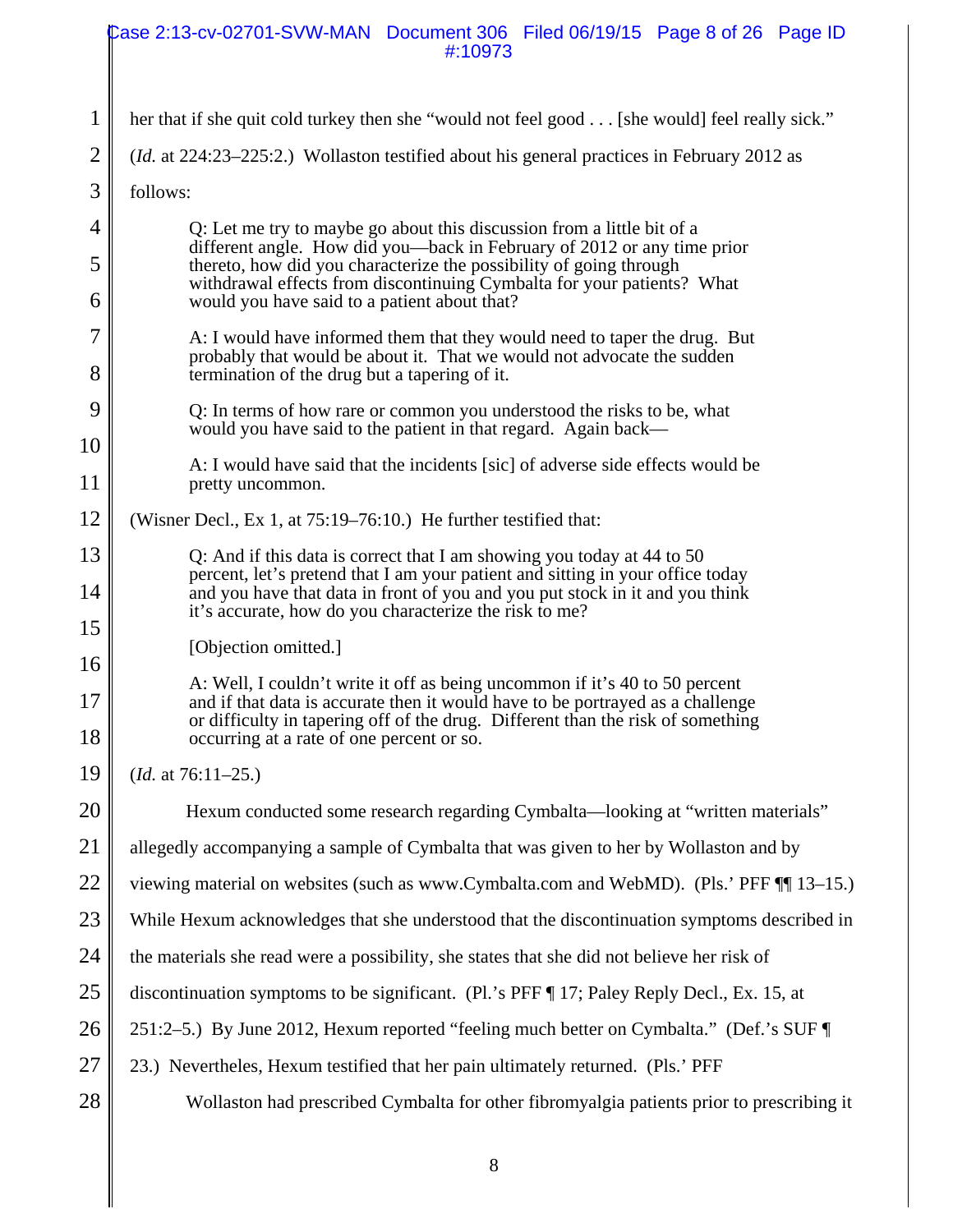### Case 2:13-cv-02701-SVW-MAN Document 306 Filed 06/19/15 Page 9 of 26 Page ID #:10974

1 2 3 4 5 6 7 8 9 10 11 12 13 14 15 16 17 18 19 20 21 22 23 to Hexum. (Paley Decl., Ex. 8, at 94:16–19.) Wollaston testified that prior to February 2012, Cymbalta would have been "near the top of the list " of options to which he might have turned for fibromyalgia patients. (*Id.* at 94:22–95:1.) (Def.'s SUF ¶ 24.) Prior to the time when he initially prescribed Cymbalta to Hexum, Wollaston became aware that medicines like Cymbalta and Effexor could cause discontinuations symptoms if they were not tapered. (Paley Decl., Ex. 8, at 105:111–17.) Wollaston first began prescribing antidepressants during his fellowship (from 1999–2001).<sup>4</sup> (Def.'s SUF [25.) During this time Wollaston also became aware of the need to taper patients off of some of the antidepressants because feeling "queasy, light-headed symptoms would be not uncommon from a sudden discontinuation of antidepressants."<sup>5</sup> (*Id.*; Paley Decl., Ex. 8, 82:1–16.) Prior to prescribing Cymbalta to Hexum, Wollaston had patients who had experienced discontinuation symptoms upon discontinuing Cymbalta. (Paley Decl., Ex. 8, 106:14–19.) Wollaston testified that he'd had patients who experienced, "just feeling generally unwell, being light-headed, dizzy, having an electrical shock sensation, headaches probably" upon discontinuing Cymbalta. (*Id.* at 106:8–13.) Nevertheless, Wollaston described the patients that he treated who experienced discontinuation symptoms upon discontinuing Cymbalta or Effexor (a similar medication not at issue in this case) as "outliers." (*Id.* at 105:22–106:11.) Around the time that he treated Hexum, Wollaston was generally familiar with Cymbalta's label's statement that: [f]ollowing abrupt or tapered discontinuation of placebo-controlled clinical trial [sic], the following symptoms occurred at one percent or greater and at a significantly higher rate in Dulexetine treated patients compared to those discontinuing from placebo: Dizziness, nausea, headache, paresthesia, fatigue, vomiting, irritability, insomnia, diarrhea, anxiety, and hyperhidrosis. (Def.'s SUF ¶ 33.) When asked what the statement that "[f]ollowing abrupt or tapered

discontinuation of placebo-controlled clinical trial [sic], the following symptoms occurred at one

24

<sup>25</sup> 26 27 4 The Court notes Plaintiffs' objection to this statement. Insofar as Plaintiffs object that Wollaston didn't recall using SSRIs during his fellowship, this objection is overruled. The portion of Wollaston's testimony that Plaintiffs' cite contradicts this assertion. Wollaston testified that during his fellowship he would have had occasion to prescribe SSRIs such as Prozac, Paxil, and Zoloft for pain management.

<sup>5</sup> However, Wollaston admitted that he didn't know "that it was discussed entirely what the symptoms would be if you didn't [taper]." (Paley Decl., Ex. 8, 82:6–9.)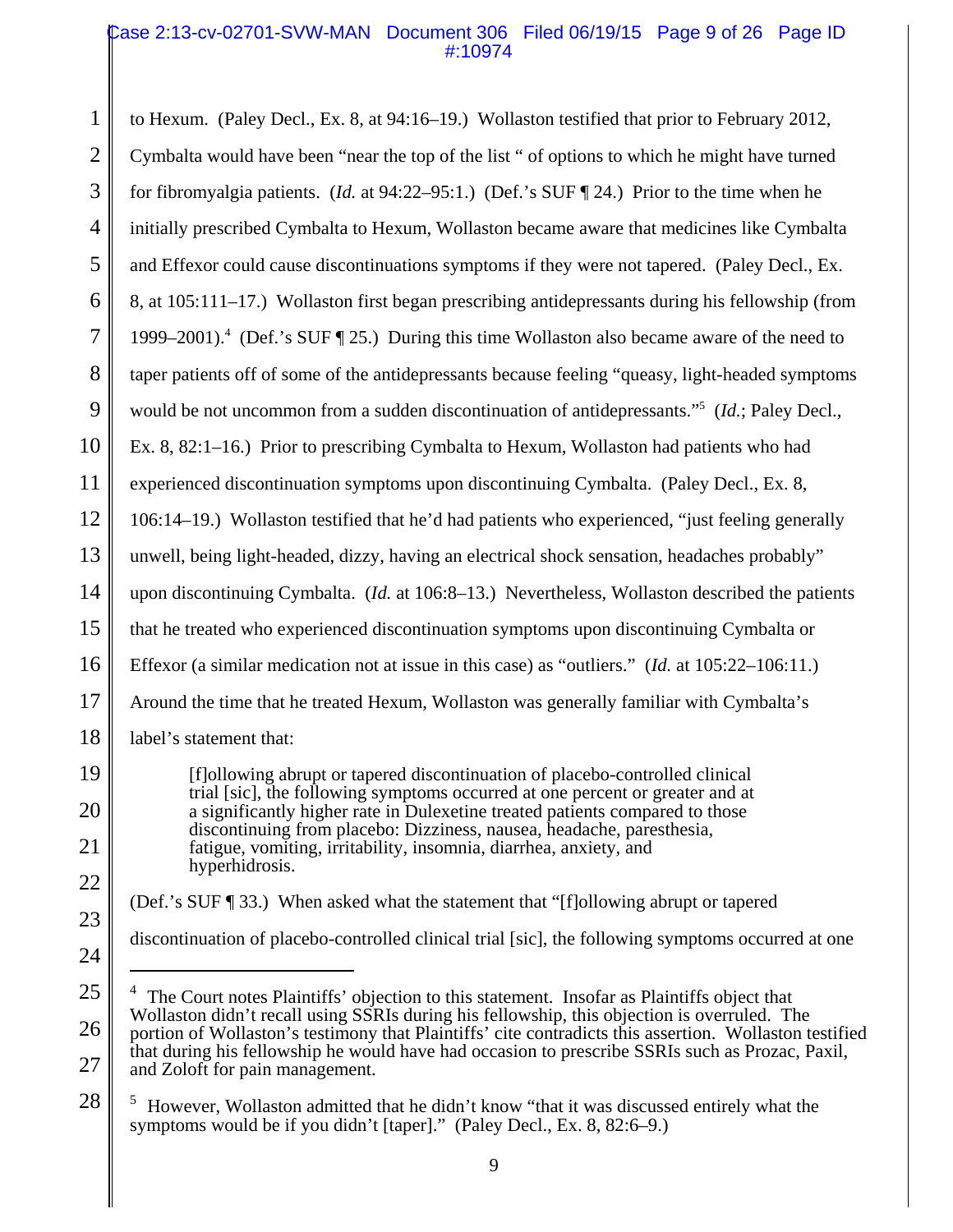### Case 2:13-cv-02701-SVW-MAN Document 306 Filed 06/19/15 Page 10 of 26 Page ID #:10975

percent or greater" meant to him in terms of the frequency of the listed discontinuation side effects, Wollaston testified: "[w]ell, sounds pretty uncommon. Sounds like it [sic] close to one percent, maybe over one percent which is why they used the greater but pretty close to one percent." (Paley Decl., Ex. 8, at 57:25–58:10.)

1

2

3

4

5 6 7 8 9 10 11 12 13 14 15 16 17 18 19 20 21 Hexum's last visit with Wollaston was in October 2012. (Pls.' PFF ¶ 19.) Thereafter she switched to Dr. Ami Ben-Artzi ("Ben-Artzi")—a doctor located closer to Hexum's new house. (Pls.' PFF ¶¶ 20–21.) Ben-Artzi referred Hexum to occupational therapist Jeanne Melvin ("Melvin") and to receive aquatic physical therapy. (Pls.' PFF ¶ 28.) On January 8, 2013, Hexum met with Melvin for an evaluation, during which Hexum expressed her desire to discontinue Cymbalta because she and her husband were considering another child. (Pls.' PFF ¶ 30.) Hexum's desire to quit Cymbalta was conveyed to Ben-Artzi. (Pls.' PFF ¶ 31.) By the time he began treating Hexum, Ben-Artzi knew that patients should taper off Cymbalta rather than discontinuing it abruptly. (Def.'s SUF ¶ 41.) On January 24, 2013, Ben-Artzi directed Hexum to reduce from 60 milligrams to 30 milligrams per day, and thereafter to cease taking Cymbalta. (Def.'s SUF ¶ 42; Pls.' PFF ¶ 31.) Though a note in her medical records states that Hexum should return for a follow-up appointment in 6 to 8 weeks, she did not return to Ben-Artzi after her January 24, 2013 appointment. (Def.'s SUF ¶ 43.) At some point Hexum began "breaking open the capsules and counting out pellets as a way to reduce." (Def.'s SUF ¶ 44.) Ben-Artzi did not advise Hexum to break open the capsules and testified that he would not advise patients to do so because "[m]edications are designed to work in a certain way and the way that they are packaged is to keep their integrity[.]" (Wisner Decl., Ex. 4, at 115:8–116:7.)

22 23 24 25 26 27 28 While the parties dispute the precise date on which Hexum began tapering, it is undisputed that she was completely off of Cymbalta by February 10 or 11 of 2013. (Pls.' PFF ¶ 32.) Hexum testified that within 24 hours of discontinuing Cymbalta, she began to experience such symptoms as nausea, vomiting, anxiety, dizziness, and feeling like there was electricity running through her body. (Wisner Decl., Ex. 2, at 305:21–306:16.) On February 13, 2013, Hexum emailed Melvin, complaining of mood swings, headaches, anxiety, numbness and tingling, aches, dizziness, weakness, "brain zaps," light sensitivity, hot flashes, cognitive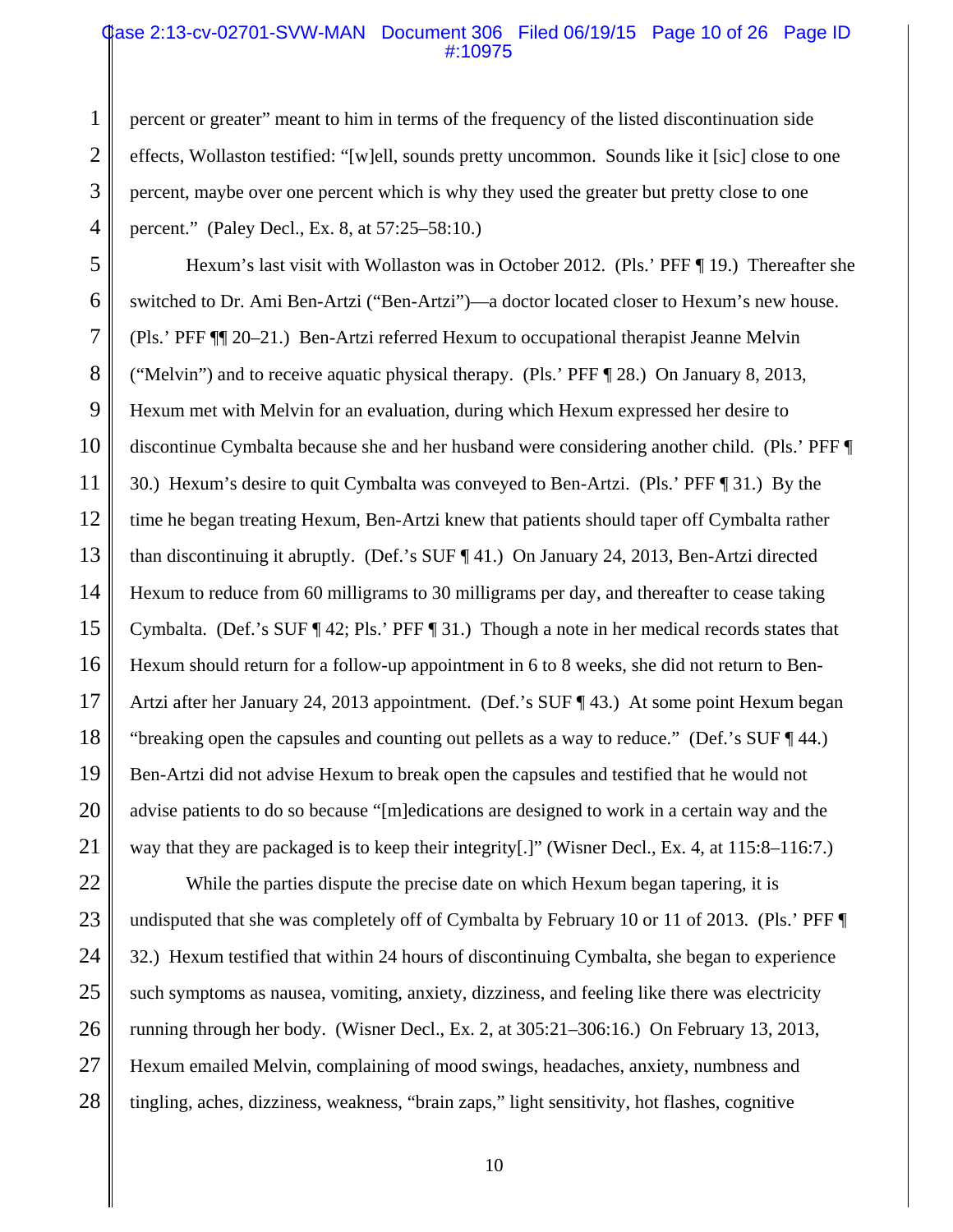### Case 2:13-cv-02701-SVW-MAN Document 306 Filed 06/19/15 Page 11 of 26 Page ID #:10976

1 2 3 4 difficulties, hearing problems, hypersensitivity to touch, and vomiting. (Def.'s SUF ¶ 49.) Hexum also testified that she experienced episodes of shaking in which she lost control of her bladder. (Wisner Decl., Ex. 2, at 307:11–23.) The parties dispute whether these episodes were seizures and whether they were caused by Cymbalta withdrawal.

These symptoms and others also purportedly caused by Hexum discontinuing Cymbalta were completely resolved, at the latest, by June 2013. (Pls.' PFF ¶ 34.) After discontinuing Cymbalta, Hexum became pregnant with her third child. (Def.'s SUF ¶ 53.)

5

6

7

8

### **D. Hexum's Other Medical Conditions**

9 10 11 12 13 Hexum has a history of migraine disorder—she suffered from two migraines during adolescence. (Wisner Decl., Ex. 2, at 167:22–169:11.) She also experienced migraines during pregnancy. (*Id.* at 169:12–24.) In 2005, Hexum sought emergency treatment for numbness, tingling, and vomiting—which she claims was caused by a pinched sciatic nerve and food poisoning. (Def.'s SUF ¶ 16.)

14 15 16 17 At some point between 2008 and 2010 (the timing is disputed) Hexum suffered from syncope episodes that she described as feeling like "earthquakes" accompanied by nausea, blurred vision, and tinnitus. (Wisner Decl., Ex. 2, at 150:21–158:7.) Hexum testified that these episodes only occurred while she was pregnant. (*Id.* at 155:6–156:17.)

18 19 20 In 2011, during one of her pregnancies, Hexum's husband found her passed out on the floor. (Paley Decl., Ex. 4, at 60.) Hexum was subsequently diagnosed with "[i]ntrauterine pregnancy with atypical migraine and visual disturbance." (*Id.* at 61.)

21

22

23

### **III. PROCEDURAL HISTORY**

On February 27, 2015, Lilly filed the instant motion for summary judgment. (Dkt. 129.) Since then, much has happened in this case.

24 25 26 27 28 On April 21, 2015, Plaintiffs moved for sanctions against Lilly. (Dkt. 265.) In their sanctions motion, Plaintiffs asserted that Lilly improperly withheld documents—1,000 of which were allegedly withheld under the guise of attorney-client privilege—and failed to timely provide an accurate privilege log. (Dkt. 265: Mot. 1.) On May 18, 2015, the Court ordered Lilly to produce a revised privilege log by May 26, 2015. (Dkt. 292.) On June 1, 2015, the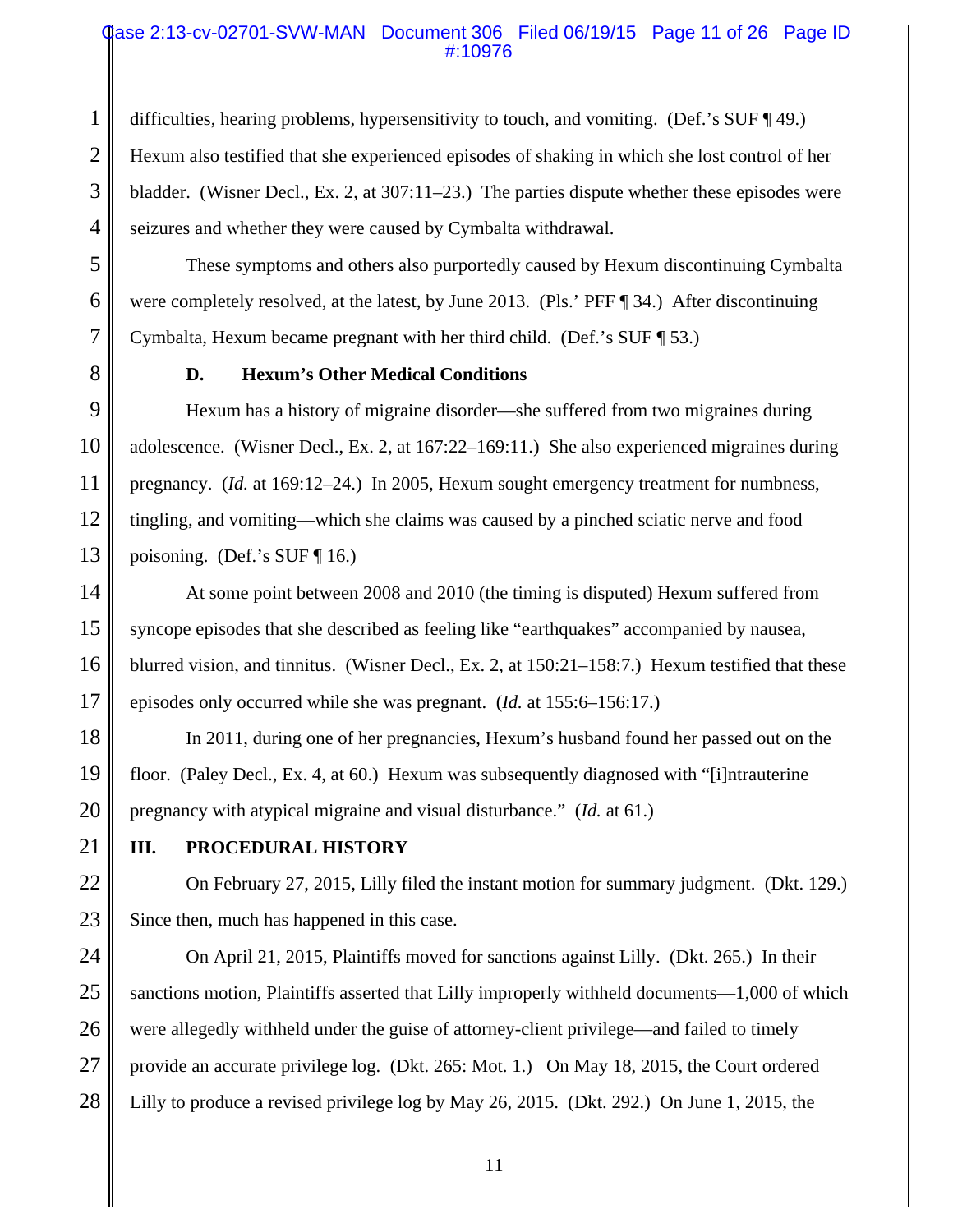### Case 2:13-cv-02701-SVW-MAN Document 306 Filed 06/19/15 Page 12 of 26 Page ID #:10977

| 1              | Court held a hearing regarding the newly produced privilege log and documents. (Dkt. 295.) On                                                                                                                                      |
|----------------|------------------------------------------------------------------------------------------------------------------------------------------------------------------------------------------------------------------------------------|
| $\overline{2}$ | the same day, the Court granted leave for the parties to file supplemental briefing. (Id.)                                                                                                                                         |
| 3              | Alongside their supplemental briefing, Plaintiffs submit internal Lilly documents                                                                                                                                                  |
| 4              | regarding Cymbalta's clinical trials, Cymbalta's approval for the treatment of Generalized                                                                                                                                         |
| 5              | Anxiety Disorder ("GAD"), and similar topics. (Dkt. 302.) Plaintiffs assert that these                                                                                                                                             |
| 6              | documents were previously either improperly withheld, improperly redacted, or were buried in a                                                                                                                                     |
| $\overline{7}$ | "document dump" of thousands of documents that Lilly allegedly produced in the last week of                                                                                                                                        |
| 8              | discovery and provided in a non-native electronic format that was difficult to use.                                                                                                                                                |
| 9              | Of particular note: Plaintiffs provide a 2006 email from David Perahia ("Perahia") to                                                                                                                                              |
| 10             | Michael Detke ("Detke") and others in which Perahia discusses potential updates to Cymbalta's                                                                                                                                      |
| 11             | "Medical Beliefs" documents. In the email, Perahia states:                                                                                                                                                                         |
| 12             | [i]n terms of whether the use of a taper reduces the number of reported                                                                                                                                                            |
| 13             | DEAEs, data from BU & CQ suggest that it doesn't while data from HMDD<br>suggest that it does ! Further, bearing in mind the hazards of comparing<br>across different types of trials, I don't think we're in a position to make a |
| 14             | data-driven recommendation with regard to dose tapering, although our<br>'official' position is obviously to recommend tapering.                                                                                                   |
| 15             |                                                                                                                                                                                                                                    |
| 16             | (Supp. Wisner Decl., Ex. 4.) Plaintiffs also submit excerpts from the HMBR Study Report,                                                                                                                                           |
| 17             | which discusses a study of Cymbalta that included a two-week taper period. (Supp. Wisner                                                                                                                                           |
| 18             | Decl., Ex. 5, at 34.) That study found that there was "no statistical significance among the study                                                                                                                                 |
| 19             | drug stopping method (taper compared with abrupt) during the drug-tapering phase." (Id. at                                                                                                                                         |
| 20             | 144.                                                                                                                                                                                                                               |
| 21             | Plaintiffs further submit another 2006 email chain regarding possible revisions to the                                                                                                                                             |
| 22             | proposed Cymbalta label to be submitted with Lilly's application for FDA approval of Cymbalta                                                                                                                                      |
| 23             | to treat GAD. In an email sent by Richard Bump ("Bump") to other Lilly personnel after a                                                                                                                                           |
| 24             | meeting regarding the label, Bump says:                                                                                                                                                                                            |
| 25             | My point was not so much what events should be included, but concern that<br>the implication from the wording is that tapering eliminates the risk of                                                                              |
| 26             | discontinuation symptoms. None of the individual studies specifically<br>designed to look at this (SUI or GAD) have shown a benefit to tapere                                                                                      |
| 27             | [sic] compare with abrupt discontinuation. I just believe the sentence<br>that concludes the first paragraph is not accurately reflecting the lack of                                                                              |
| 28             | benefit (or lack thereof) of tapering in studies designed to look at this<br>specifically.                                                                                                                                         |
|                |                                                                                                                                                                                                                                    |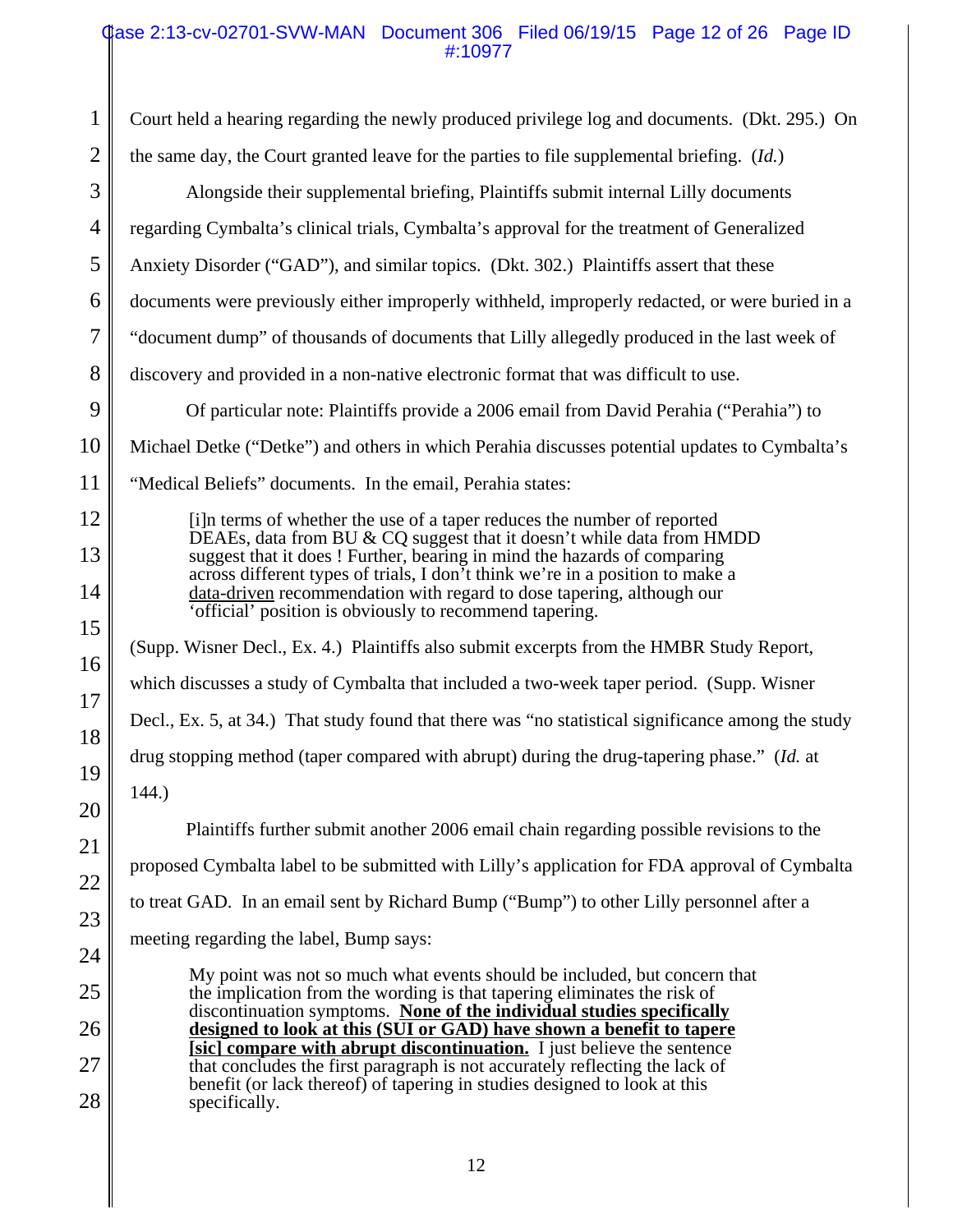### Case 2:13-cv-02701-SVW-MAN Document 306 Filed 06/19/15 Page 13 of 26 Page ID #:10978

1 2 (Supp. Wisner Decl., Ex. 6) (emphasis added). In a later email responding in part to Bump's

statement, Detke writes:

3

4

5

6

7

8

9

My proposal is that we plan to delete the sentence struck through below.<sup>6</sup> Overall it strongly implies that tapering substantially improves tolerability, which does not represent the data accurately. To Rick's [Bump's] point, it (perhaps more weakly) implies that tapering solves all tolerability problems entirely, which would be an even worse misinterpretation of the actual data. To Greg's point today, the last paragraph, second sentence<sup>7</sup> still indicates that tapering is recommended, and is inconsistent, but I would not recommend removing it now because 1) it's from previous class labeling and not worth the fight, and more importantly 2) it may still help patients to taper and almost certainly won't hurt them in the vast majority of clinical situations . . .

(*Id.*) Finally, Plaintiffs submit a 2008 email chain between Detke and Teresa S. Williams

10 ("Willams"). Williams was working on clinical trials for a different drug and requested

11 information about the Cymbalta drug trials. In response to Williams's inquiry about whether

12 Lilly used elicited scales (symptom checklists) during the Cymbalta trials, Detke answers that

13 they did not. (Wisner Decl., Ex. 16.) He then sends a follow-up email one minute later stating

14 that: "[i]f you use an elicited scale, you'll see higher rates. This WILL end up in the label." (*Id.*)

15 16 In response to Plaintiffs' latest filing, Lilly asserts that the documents at issue were largely produced before the close of discovery. In particular, Lilly asserts that Plaintiffs'

17 Exhibits 4 and 6 were produced in December 2014 (just before the close of discovery). (Jones

18 Supp. Decl. ¶¶ 5, 7.) Lilly asserts that Plaintiff's Exhibit 5 was produced in July 2013. (*Id*. at ¶

19 6.) Finally, Lilly admits that Plaintiff's Exhibit 16 was not produced to Plaintiffs until April

20 2015. (*Id.* at ¶ 17.)

#### 21 **IV. MOTION FOR SUMMARY JUDGMENT**

22 23

### **A. Legal Standard**

Federal Rule of Civil Procedure 56 requires summary judgment for the moving party when the evidence, viewed in the light most favorable to the nonmoving party, shows that there

25

24

26

27

 $6$  That sentence reads "[w]hen patients were tapered over 2 weeks after acute treatment in 9 or 10 week GAD studies, no adverse events met criteria as described above." (Supp. Wisner Decl., Ex. 6.)

<sup>7</sup> That sentence reads "[a] gradual reduction in the dose rather than abrupt cessation is recommended whenever possible." (*Id.*)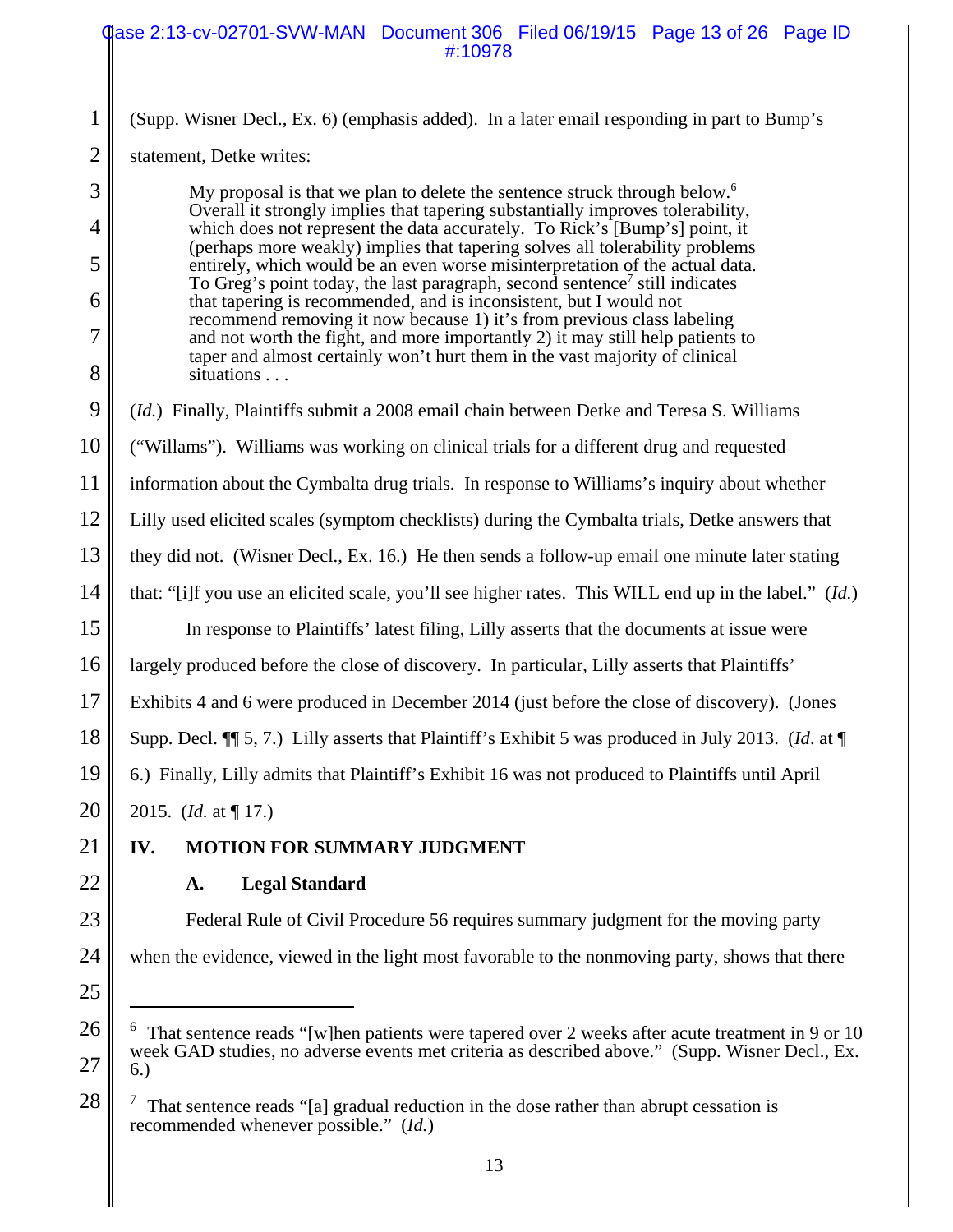### Case 2:13-cv-02701-SVW-MAN Document 306 Filed 06/19/15 Page 14 of 26 Page ID #:10979

is no genuine issue as to any material fact, and that the moving party is entitled to judgment as a matter of law. Fed. R. Civ. P. 56(a); *Tarin v. County of Los Angeles*, 123 F.3d 1259, 1263 (9th Cir. 1997).

1

2

3

4 5 6 7 8 9 10 11 12 13 14 15 16 The moving party bears the initial burden of establishing the absence of a genuine issue of material fact. *See Celotex Corp. v. Catrett*, 477 U.S. 317, 323-24 (1986). On an issue for which the moving party does not have the burden of proof at trial, the moving party may satisfy this burden by "'showing'—that is, pointing out to the district court—that there is an absence of evidence to support the nonmoving party's case." *Celotex*, 477 U.S. at 325. Once the moving party has met its initial burden, the nonmoving party must affirmatively present admissible evidence and identify specific facts sufficient to show a genuine issue for trial. *See id.* at 323-24; *Anderson v. Liberty Lobby, Inc.*, 477 U.S. 242, 248 (1986). A scintilla of evidence or evidence that is not significantly probative does not present a genuine issue of material fact. *Addisu v. Fred Meyer*, 198 F.3d 1130, 1134 (9th Cir. 2000). "When the moving party has carried its burden under Rule 56(c), its opponent must do more than simply show that there is some metaphysical doubt as to the material facts." *Matsushita Elec. Indus. Co. v. Zenith Radio Corp.*, 475 U.S. 574, 586, 106 S. Ct. 1348, 1356, 89 L. Ed. 2d 538 (1986)

17 18 19 20 21 22 23 The Court need not reach issues not raised in a party's opening brief. *See Bowhay v. Colvin*, No. CV 12-2506 AN, 2013 WL 819794, at \*9 (C.D. Cal. Mar. 5, 2013) (citing *In re Rains*, 428 F.3d 893, 902 (9th Cir.2005)). The Court may, but need not, consider materials in the record to which the parties do not cite. Fed. R. Civ. P. 56(c)(3); *Carmen v. San Francisco Unified Sch. Dist.*, 237 F.3d 1026, 1031 (9th Cir. 2001) ("The district court need not examine the entire file for evidence establishing a genuine issue of fact, where the evidence is not set forth in the opposing papers with adequate references so that it could conveniently be found.").

24 25 26 27 28 "To survive summary judgment, a party does not necessarily have to produce evidence in a form that would be admissible at trial, as long as the party satisfies the requirements of Federal Rules of Civil Procedure 56." *Block v. City of Los Angeles*, 253 F.3d 410, 419 (9th Cir. 2001). "At the summary judgment stage, we do not focus on the admissibility of the evidence's form. We instead focus on the admissibility of its contents." *Fraser v. Goodale*, 342 F.3d 1032, 1036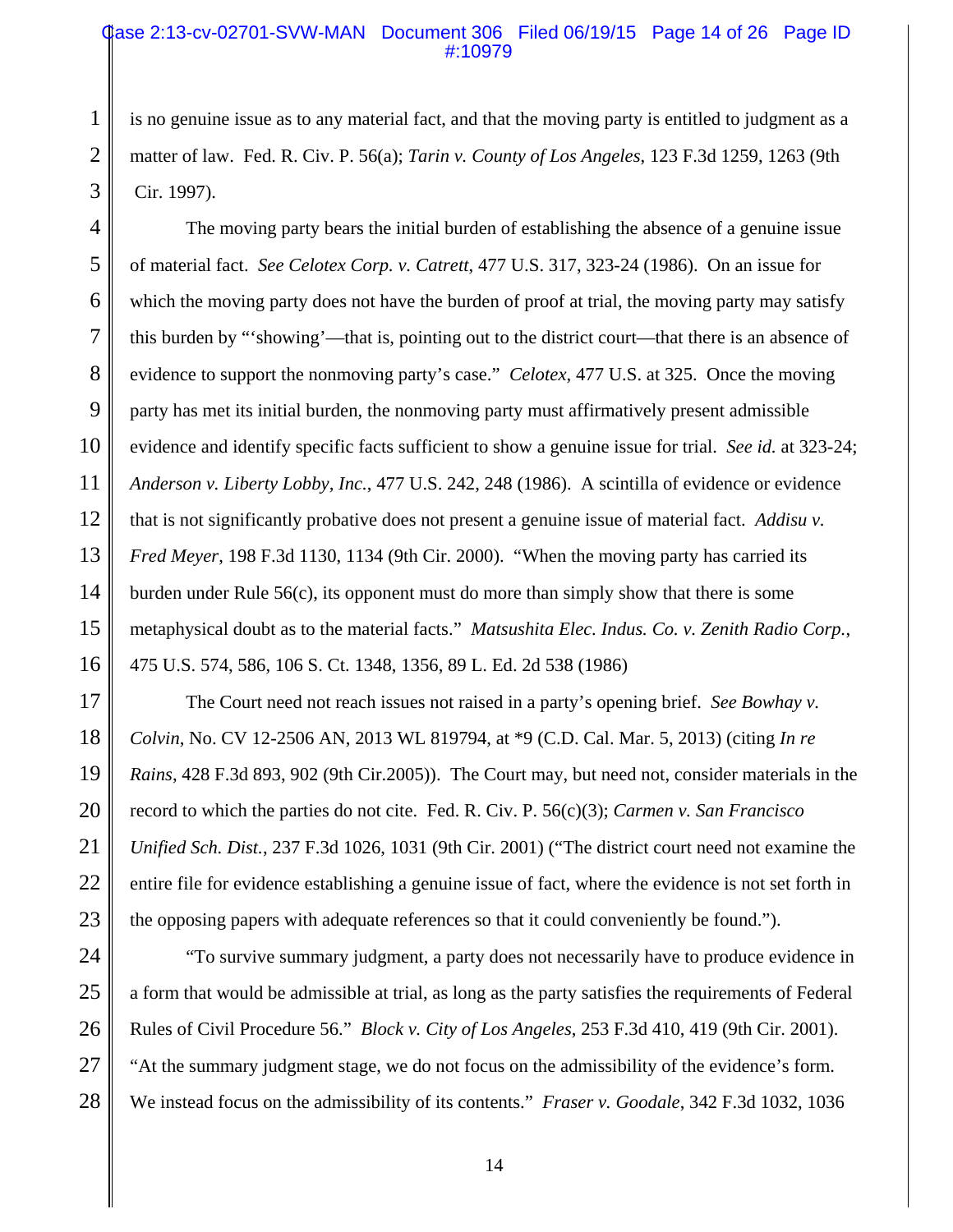### Case 2:13-cv-02701-SVW-MAN Document 306 Filed 06/19/15 Page 15 of 26 Page ID #:10980

1 2 3 4 5 6 7 (9th Cir. 2003). Thus, even if evidence is presented upon a motion for summary judgment in a form that does not strictly meet the requirements of the Federal Rules of Evidence, the Court will still consider the evidence if it is apparent that the deficiency can be overcome at trial. *Id.* at 1037; *see also Fonseca v. Sysco Food Servs. of Ariz., Inc.*, 374 F.3d 840, 846 (9th Cir. 2004.) "However, the Court may not consider inadmissible hearsay evidence which could not be presented in an admissible form at trial." *Stonefire Grill, Inc. v. FGF Brands, Inc.*, 987 F. Supp. 2d 1023, 1037 (C.D. Cal. 2013).

8

### **B. Application**

9 10 11 12 13 14 Lilly moves for summary judgment on all of Plaintiffs' claims, asserting *inter alia*, that Plaintiffs' cannot establish that Lilly's purportedly misleading or inadequate warning caused Plaintiffs' injuries. In relevant part, Lilly asserts that Plaintiffs cannot establish causation because: (1) Hexum's physicians had independent knowledge of the relevant risks, and (2) Plaintiffs' requested warning would not have changed Hexum's doctor's decision to prescribe Cymbalta.

15

# 16

## **1. The Two Prior Cases Granting Summary Judgment to Lilly on Claims that Lilly Failed to Adequately Warn of Cymbalta's Risks**

17 18 19 20 Two courts have already granted summary judgment to Lilly on similar claims to those at issue here: *McDowell v. Eli Lilly & Co.*, No. 13 CIV. 3786, 2014 WL 5801604 (S.D.N.Y. Nov. 7, 2014) and *Carnes v. Eli Lilly & Co.*, No. CA 0:13-591-CMC, 2013 WL 6622915 (D.S.C. Dec. 16, 2013).

21 22 23 24 25 26 In *McDowell*, the plaintiff had a history of depression and anxiety. *McDowell*, 2014 WL 5801604, at \*4. Before taking Cymbalta he tried six other antidepressants, both alone and in combination, but to no avail. *Id.* Cymbalta was first prescribed to the plaintiff in 2008 by Nurse Practitioner Joan Caruana ("Caruana"). *Id.* at \*5. The plaintiff relied on the data in the 2005 JAD Article and asserted several claims based on the supposed inadequacy of Cymbalta's label's warnings. *Id.* at \*1–4.

27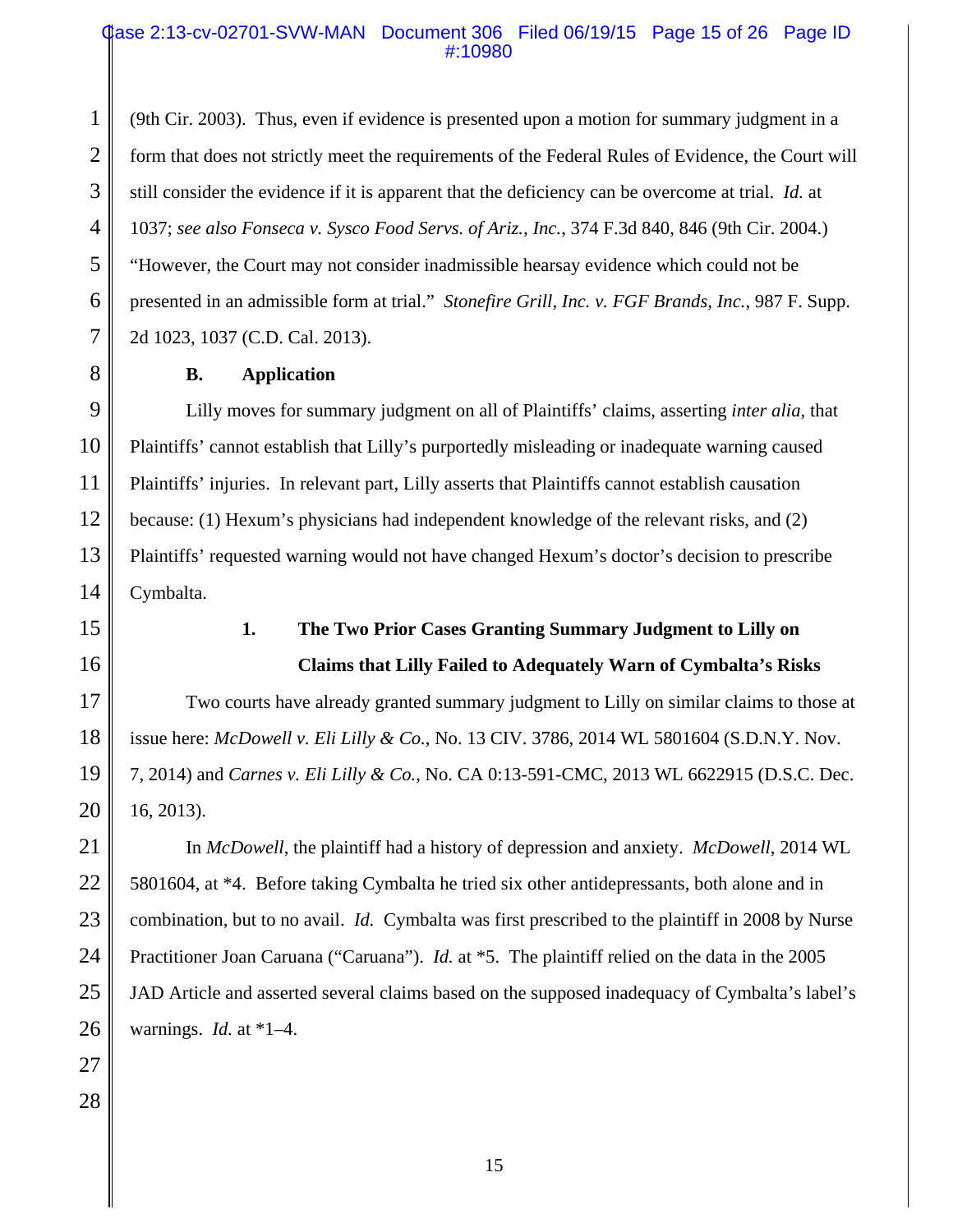### Case 2:13-cv-02701-SVW-MAN Document 306 Filed 06/19/15 Page 16 of 26 Page ID #:10981

1 2 3 4 5 6 7 8 9 10 11 12 13 14 15 16 17 18 The court first found that the Cymbalta label discontinuation warning<sup>8</sup> was adequate as a matter of New York law. *Id.* at \*10. Under New York, law, a warning is adequate if it provides "specific detailed information on the risks of the drug." *Id.* at \*11. More specifically, it is adequate when the prescribing information communicates "information regarding the precise malady incurred." *Id.* (internal quotations and citation omitted.) The Court found that the label portrayed "with sufficient intensity the risk involved in taking the drug." *Id.* at \*12. The Court noted that the label included a detailed list of possible discontinuation symptoms, including those that the plaintiff allegedly experienced. *Id.* The court also noted that the label included approximately twelve symptoms occurring "at a rate greater than or equal to 1%" in placebocontrolled clinical trials for Cymbalta. *Id.* The court found this method of communicating information on individual symptoms consisted with accepted practice and in accord with FDA regulations and guidance directing that the label "list the adverse reactions identified in clinical trials that occurred at or above a specified rate appropriate to the safety database. *Id.* (quoting 21 C.F.R. § 20157(c)(7)). The court further found adequate the label's statements that "[a]lthough these events [discontinuation symptoms] are generally self-limiting, some have been reported to be severe." *Id.* at \*13. *McDowell* noted that other courts had refused to require drug package inserts to include specific adverse event frequencies. *Id.* at \*14 (citing *Hurley v. Lederle Labs., Div. of Am. Cyanamid Co.*, 651 F.Supp. 993, 1002 (E.D.Tex.1986)). The court also found probative Caruana's testimony that she did not understand the label's statement that certain discontinuation symptoms occurred at a rate greater than or equal to 1% to refer to the rate at which all of the symptoms (in the aggregate) were observed. *Id.*

The court then found that the plaintiff failed to establish a triable issue regarding whether the Cymbalta discontinuation warning proximately caused his harm. *Id.* at \*15–18. First, Caurana testified that she had independent knowledge of the risks of abruptly discontinuing Cymbalta. *Id.* at \*16. According to Caruana, she knew from her clinical experience that "at least half" of her patients experience some discontinuation symptom upon abrupt withdrawal and

<sup>8</sup> The Court notes that the label in effect when the *McDowell* plaintiff was first prescribed Cymbalta was materially the same as the label in effect when Hexum was first prescribed the drug.. *See McDowell*, 2014 WL 5801604, at \*1–3.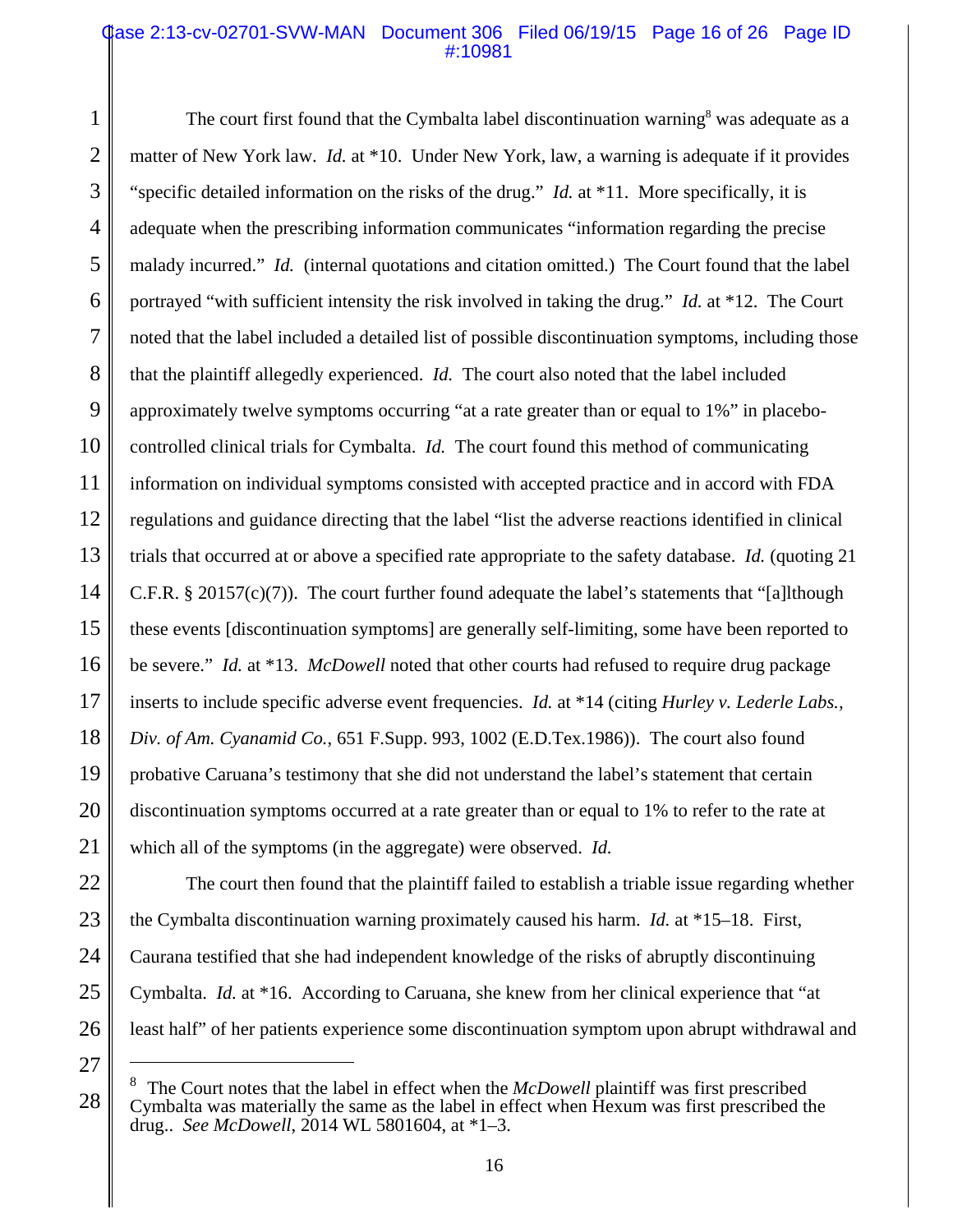### Case 2:13-cv-02701-SVW-MAN Document 306 Filed 06/19/15 Page 17 of 26 Page ID #:10982

1 2 3 4 5 that she knew that "most" patients who stopped taking Cymbalta abruptly would experience discontinuation symptoms. *Id.* at \*7, \*15. Finally, the court again noted that Caruana testified that she did not understand the Cymbalta label to mean that all of the listed discontinuation symptoms combined (rather than each symptom individually) occurred in only 1% of patients. *Id.* at \*15.

6 7 8 9 10 11 12 13 14 In *Carnes v. Eli Lilly & Co.*, the court considered similar claims that Cymbalta's label's warnings regarding the risk of discontinuation symptoms upon discontinuing Cymbalta were inadequate. The plaintiff based his claims on the data disclosed in the 2005 JAD Article. *Carnes*, 2013 WL 6622915, at \*2. The plaintiff suffered from chronic pain following a spinal injury sustained in 2004 in a helicopter crash. *Id.* at \*1. His physician first prescribed Cymbalta in 2011. The plaintiff later asked a different physician to switch him from Cymbalta to a different medication. *Id.* That physician reduced the plaintiff's dosage to 30 milligrams per day. *Id.* When the plaintiff returned roughly two months later, she told the plaintiff to cease taking Cymbalta. *Id.*

15 16 17 18 19 20 21 22 23 24 25 26 27 28 Like the label at issue in *McDowell*, the Cymbalta label then in effect listed roughly twelve discontinuation symptoms observed following "abrupt or tapered" discontinuation. *Id.* at \*1–2. It stated that "the following symptoms occurred at a rate greater than or equal to 1% and at a significantly higher rate in duloxetine-treated patients compared to those discontinuing from placebo." *Id.* at \*2. The plaintiff argued that he could establish proximate cause by showing that his doctor engaged in a joint decisionmaking process with patients regarding prescriptions, that if the doctor received a stronger warning the doctor would have relayed it to the plaintiff, and that if the plaintiff received the stronger warning then the plaintiff would have refused to take Cymbalta. *Id.* at \*5. The court rejected this argument as being without authority and as an attempt to displace the learned intermediary doctrine. *Id.* The court found that there was no triable issue of fact regarding proximate causation as to the first doctor to prescribe Cymbalta because the doctor testified that he would have still prescribed Cymbalta to the plaintiff even if he had received the purportedly required warning**.** *Id.* at \*5. The court also found that the initial prescribing doctor had independent knowledge of the risk and frequency of discontinuation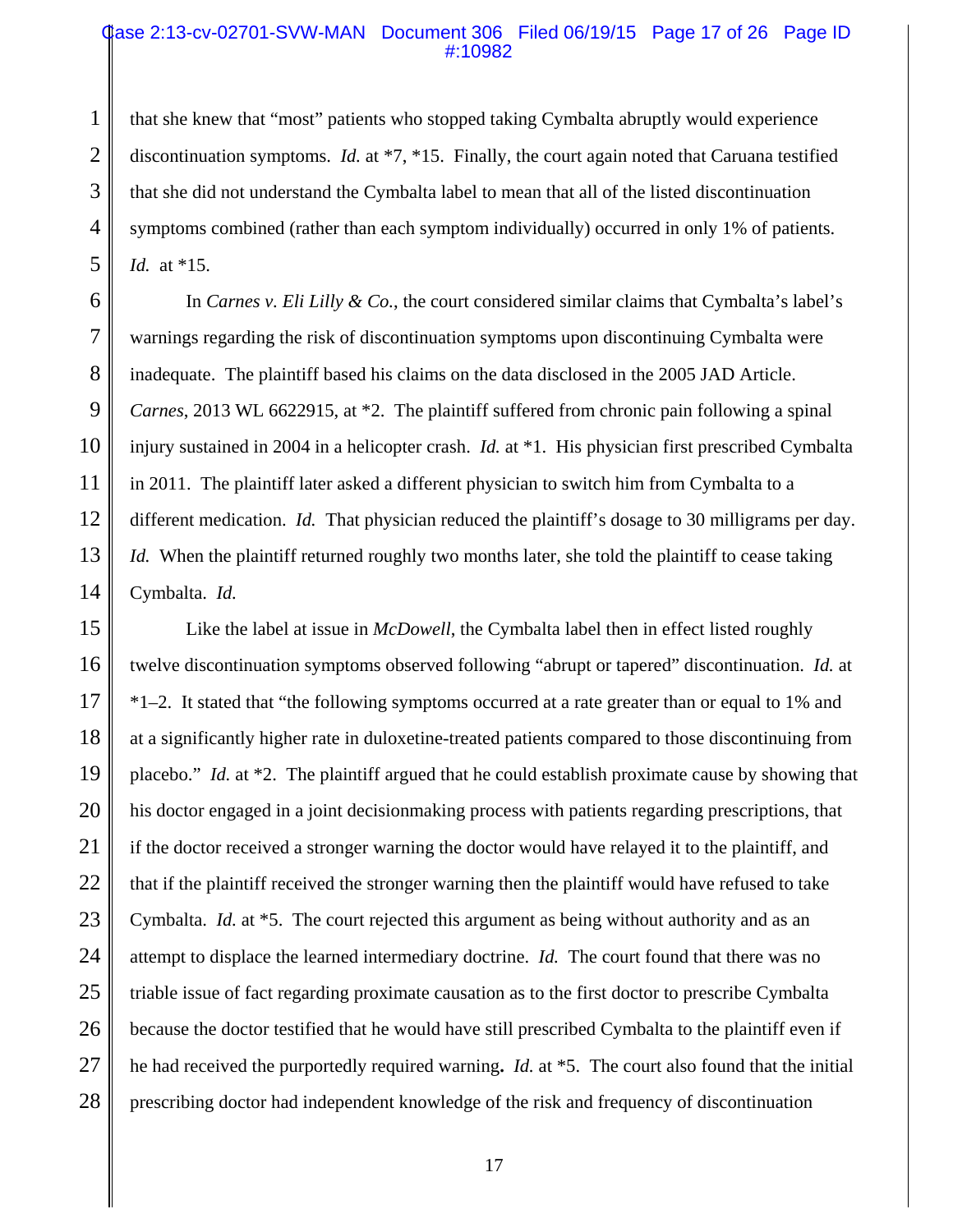### Case 2:13-cv-02701-SVW-MAN Document 306 Filed 06/19/15 Page 18 of 26 Page ID #:10983

2 3 4 5 6 7 symptoms upon abrupt withdrawal because the doctor estimated that more than half of his patients experienced discontinuation symptoms upon abruptly discontinuing Cymbalta. *Id.* The Court further found that the plaintiff couldn't establish proximate cause as to the doctor who helped him discontinue Cymbalta because the plaintiff was already taking Cymbalta by the time that doctor started treating him. *Id.* at \*7. Additionally, the court noted that this second doctor did not testify that her decision to taper the plaintiff's prescription would have been affected by a stronger warning. The court thus granted Lilly's motion for summary judgment. *Id.* at \*7.

8 9

1

### **2. Plaintiffs' Failure to Warn Claim**

### **a. Legal Standard**

10 11 12 13 14 15 16 17 18 19 20 21 Under California law, a prescription drug manufacturer owes to the medical profession a duty to provide adequate warnings if it "knows, or has reason to know, of any dangerous side effects of its drugs." *Thomas v. Abbott Labs.*, No. CV-12-07005-MWF CWX, 2014 WL 4197494, at \*5 (C.D. Cal. July 29, 2014) **(**citing *Carlin v. Superior Court*, 13 Cal.4th 1104, 1111–13 (1996)). Under the learned intermediary doctrine, "in the case of prescription drugs, the duty to warn runs to *the physician*, not to the patient." *Id.* (citing *Carlin*, 13 Cal. 4th at 1116) (emphasis in original). Thus, "if adequate warning of potential dangers of a drug has been given to doctors, there is no duty by the drug manufacturer to insure that the warning reaches the doctor's patient for whom the drug is prescribed." *Stevens v. Parke, Davis & Co.*, 9 Cal. 3d 51, 65 (1973) (quoting *Love v. Wolf*, 226 Cal. App. 2d 378, 395 (Cal. Ct. App. 1964)); *see also Motus v. Pfizer Inc.*, 196 F. Supp. 2d 984, 990–91 (C.D. Cal. 2001) (*Motus I*) *aff'd sub nom*. *Motus v. Pfizer Inc. (Roerig Div.)*, 358 F.3d 659 (9th Cir. 2004) (*Motus II*).

22 23 24 25 26 27 28 A plaintiff asserting claims based on a failure to warn must prove: (1) that either no warning was provided or that the warning provided was inadequate; and (2) that "the inadequacy" or absence of the warning caused the plaintiff's injury." *Id*. at 991 (citing *Plummer v. Lederle Laboratories*, 819 F.2d 349, 358 (2d Cir.1987) (applying California law)).However, no harm can be caused by the "failure to warn of a risk already known" to the physician. *Rosburg v. Minnesota Mining & Mfg. Co.*, 181 Cal. App. 3d 726, 735 (Cal. Ct. App. 1986). To prove causation, Plaintiffs must prove that Lilly's alleged failure to warn was a "substantial factor" in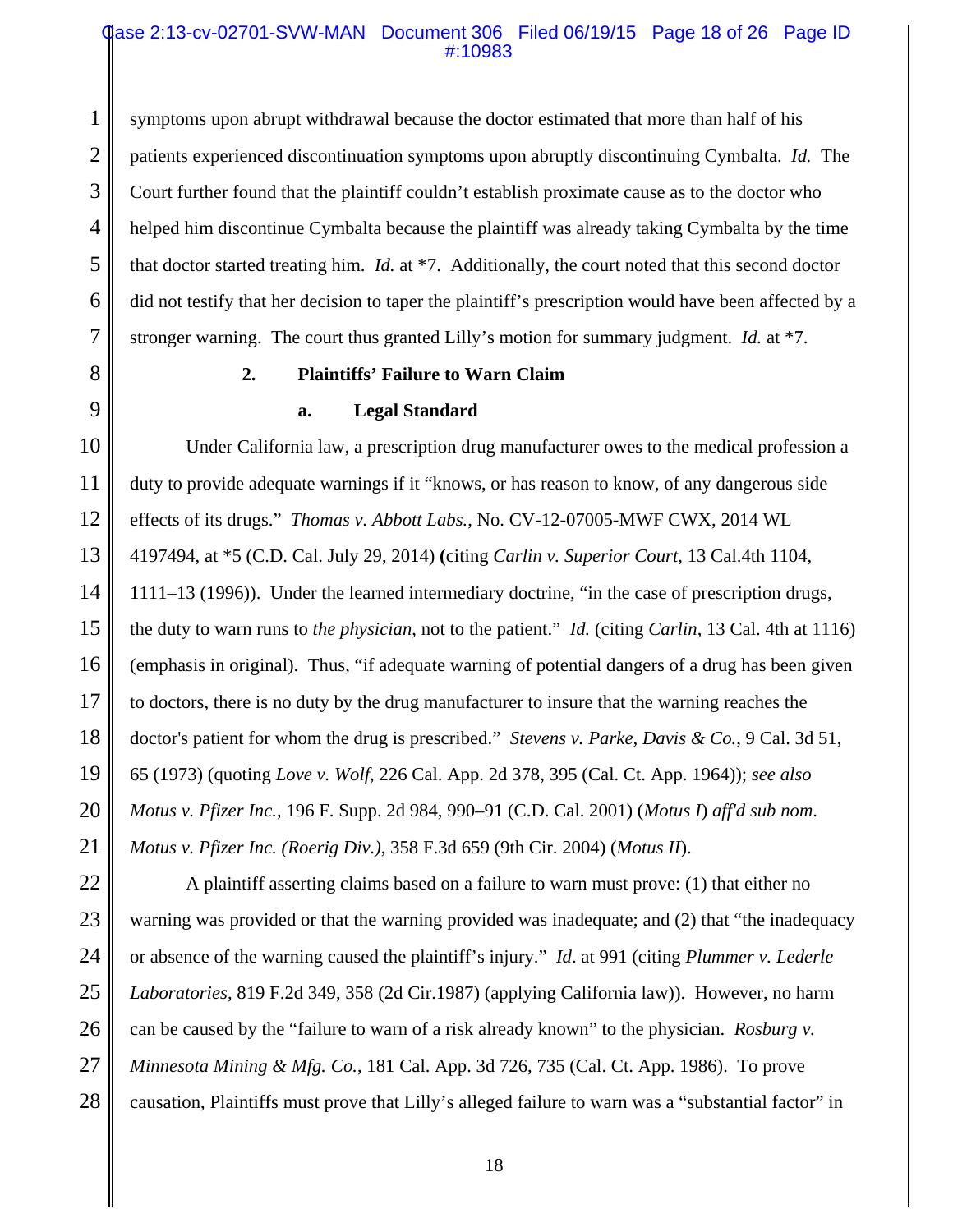### Case 2:13-cv-02701-SVW-MAN Document 306 Filed 06/19/15 Page 19 of 26 Page ID #:10984

bringing about their injuries. *See Motus I*, 196 F. Supp. 2d at 991 (citing *Rutherford v.*

2 3 4 5 *Owens–Illinois, Inc.*, 16 Cal.4th 953, 968 (1997))."The substantial factor standard is a relatively broad one, requiring only that the contribution of the individual cause be more than negligible or theoretical." *Georges v. Novartis Pharm. Corp.*, 988 F. Supp. 2d 1152, 1157 (C.D. Cal. 2013) (quoting *Bockrath v. Aldrich Chem. Co.*, 21 Cal.4th 71, 79 (1999)).

**b. Application**

1

6

7 8 9 10 11 12 13 The thrust of Plaintiffs' case is that Lilly failed to adequately warn of the likelihood and severity of discontinuation side effects upon discontinuing Cymbalta. This argument hinges in large part on the proper interpretation of Cymbalta's label's statement that after "abrupt or tapered discontinuation in placebo-controlled clinical trials, the following symptoms occurred at 1% or greater and at a significantly higher rate in duloxetine-treated patients compared to those discontinuing from placebo: dizziness, nausea, headache paresthesia, fatigue, vomiting, irritability, insomnia, diarrhea, anxiety, and hyperhidrosis."

14 15 16 17 18 19 20 21 22 23 24 Until the recently filed supplemental briefs, Plaintiffs based their claim that Cymbalta's label is inadequate on the data disclosed in the 2005 JAD Article—which was entitled "Symptoms Following Abrupt Discontinuation of Duloxetine Treatment in Patients with Major Depressive Disorder." As discussed above, the 2005 JAD Article analyzes data collected from multiple clinical studies—each of which examined discontinuation symptoms following the abrupt discontinuation of Cymbalta. The Article finds that in short-term studies and upon abrupt discontinuation, 44.3% of Cymbalta-treated patients experienced at least 1 discontinuation symptom compared to 22.9% of patients taking the placebo. (Def.'s SUF  $\P$  6, 9.) It also separately identifies the frequency with which any individual symptom occurred. The discontinuation symptoms listed in the above-quoted section of the Cymbalta label each occurred at a rate between 2% and 12.4%. (Paley Decl., Ex. 2, at 35.)

25 26 27 28 Plaintiffs assert that the label is properly understood to refer to the side effects in the aggregate, suggests that 1% or only slightly greater than 1% of Cymbalta-treated patients experienced any of the listed discontinuation symptoms, and is therefore misleading because the data shows that 44.3% of Cymbalta-treated patients experienced one or more of the listed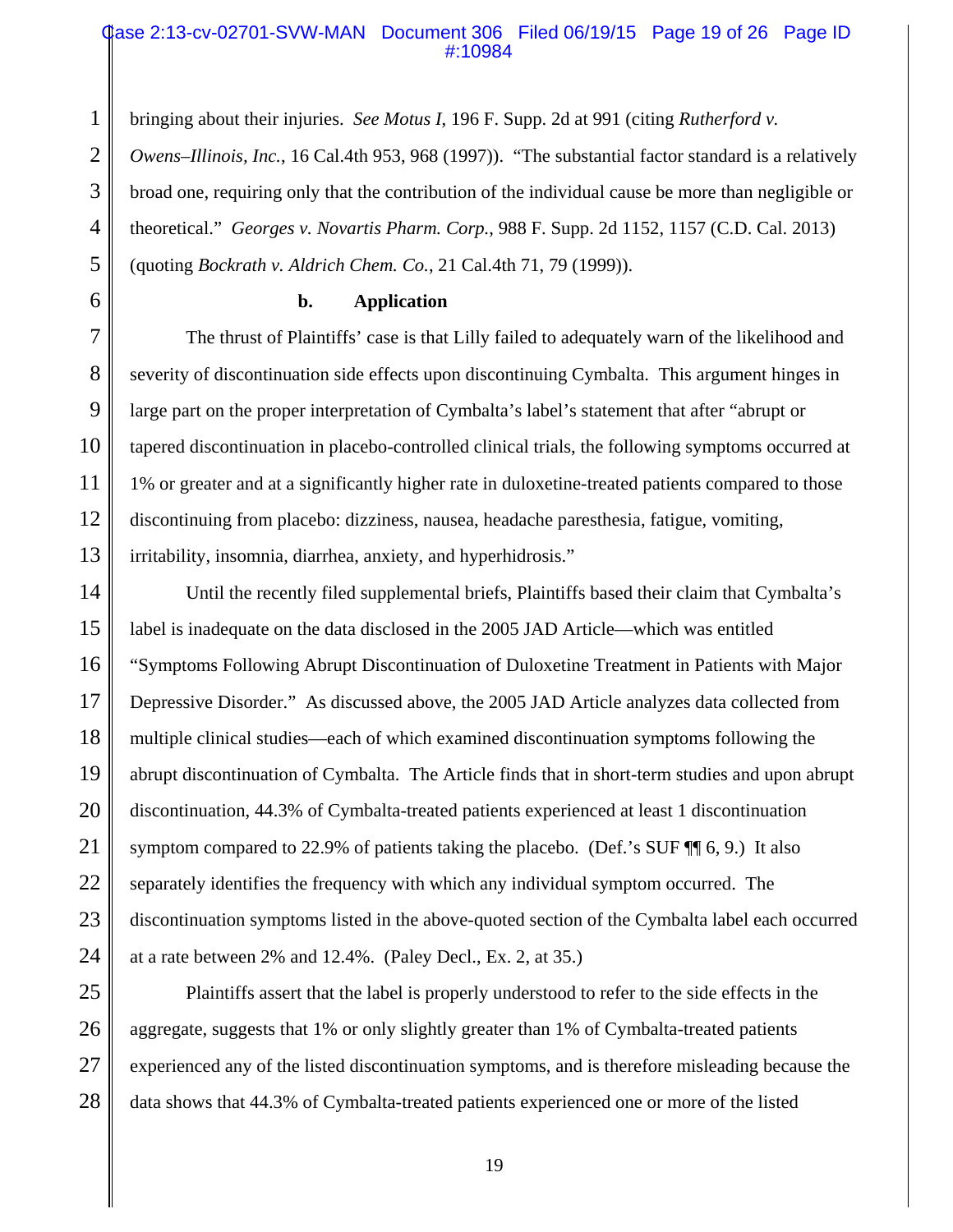### Case 2:13-cv-02701-SVW-MAN Document 306 Filed 06/19/15 Page 20 of 26 Page ID #:10985

1 2 3 4 5 discontinuation symptoms.<sup>9</sup> Lilly asserts that the label is properly understood to refer to the frequency with which *each* of the listed discontinuation symptoms occurred, and that its statement that those discontinuation symptoms each occurred at a rate of 1% or greater accurately represents the data—which shows that each of the listed discontinuation symptoms occurred at a rate of no more than  $12.4\%$ .<sup>10</sup>

6

7

8

(1) Insufficient Evidence That Lilly's Alleged Failure to Warn Caused Plaintiffs' Physicians' Conduct in Prescribing **Cymbalta** 

9 10 11 Plaintiffs argue that under *Motus II* they can establish proximate cause by showing that a doctor's prescribing practice involves a joint decision with his patient, that stronger warnings would have led him to alter his warnings to Hexum, and that if Hexum had received the stronger warnings she wouldn't have taken the medication. *See Motus II*, 358 F.3d at 661 (stating that "a product defect claim based on insufficient warnings cannot survive summary judgment if stronger warnings would not have altered the conduct of the prescribing physician"). Lilly argues that Plaintiffs must show that a stronger warning would have caused the doctor not to prescribe Cymbalta. *See Motus I*, 196 F. Supp. 2d at 997. As discussed below, even if Lilly's legal theory is correct, Plaintiffs' evidence suffices to raise a triable issue of fact.

Hexum testified that when discussing her treatment options with Wollaston, she told him that she planned to have another child in the near future and thus didn't want to start a treatment that would be difficult or ill-advised to stop. (Pls.' PFF ¶ 106.) Hexum testified that in response to her concerns, Wollaston told her that if she quit "cold turkey" then she'd "feel really sick . . . it won't be good" but that as long as she tapered off the drug she'd be fine. (Wisner Decl., Ex. 2,

<sup>9</sup> The Article also finds that in the short term studies, 50.6% of discontinuation symptoms reported were moderate while 9.6% were severe. (Def.'s SUF ¶ 10.) The study also found that in a long-term open-label study, half of patients reported at least one discontinuation symptom, with 17.2% of symptoms reported as severe and 46.3% reported as moderate. (Def.'s SUF ¶¶ 13–14.)

Lilly cites *McDowell*'s holding that the label is adequate as a matter of law and asserts that it believes that the case could be decided on that issue. Nevertheless, Lilly expressly states that the Court need not reach the issue of the label's adequacy because Plaintiffs fail to raise a triable issue as to proximate cause. Absent an invitation from Lilly or Plaintiffs, the Court will not reach the issue of Cymbalta's label's adequacy.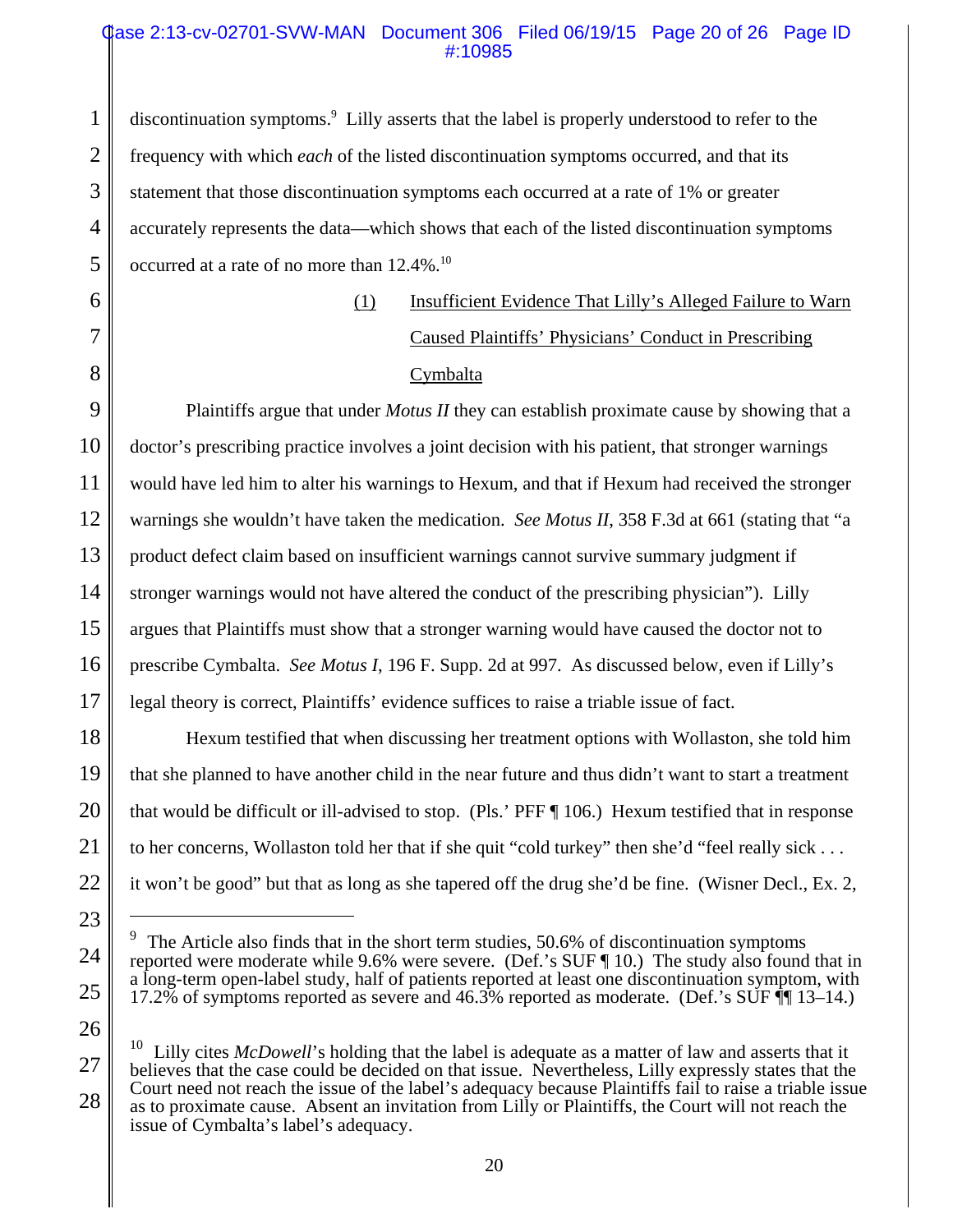|                     | ase 2:13-cv-02701-SVW-MAN Document 306 Filed 06/19/15 Page 21 of 26 Page ID<br>#:10986                                                                                                                                                                                                                           |  |  |  |  |
|---------------------|------------------------------------------------------------------------------------------------------------------------------------------------------------------------------------------------------------------------------------------------------------------------------------------------------------------|--|--|--|--|
|                     |                                                                                                                                                                                                                                                                                                                  |  |  |  |  |
| $\mathbf{1}$        | at $224:12-225:13$ .) Wollaston also testified that if the actual risk of Cymbalta discontinuation                                                                                                                                                                                                               |  |  |  |  |
| $\overline{2}$      | symptoms was 44–50%, then that data:                                                                                                                                                                                                                                                                             |  |  |  |  |
| 3                   | would have been part of a discussion. One percent or greater signifies a<br>pretty low likelihood; 44 to 50 percent is not a low likelihood so I think that<br>would have changed the discussion about the medication and about<br>discontinuing said medication particularly if part of that discussion was her |  |  |  |  |
| $\overline{4}$      |                                                                                                                                                                                                                                                                                                                  |  |  |  |  |
| 5                   | plan to discontinue it in the relatively near future based on our earlier<br>discussion that she was planning on having another child.                                                                                                                                                                           |  |  |  |  |
| 6<br>$\overline{7}$ | (Paley Decl., Ex. 8, at 73:24–75:3.)                                                                                                                                                                                                                                                                             |  |  |  |  |
| 8                   | Wollaston's other testimony about how his decision to prescribe Cymbalta would have                                                                                                                                                                                                                              |  |  |  |  |
| 9                   | been impacted by stronger warnings is admittedly somewhat ambiguous. For example,                                                                                                                                                                                                                                |  |  |  |  |
| 10                  | Wollaston testified as follows:                                                                                                                                                                                                                                                                                  |  |  |  |  |
| 11                  | Q: If Ms. Hexum had come to you with that presentation of symptoms of<br>several year history of chronic pain, having been referred by her primary                                                                                                                                                               |  |  |  |  |
| 12                  | care doctor and in light of the other possible treatment options, would you<br>have made the same decision to prescribe Cymbalta to Ms. Hexum?                                                                                                                                                                   |  |  |  |  |
| 13                  | [Objection omitted.]                                                                                                                                                                                                                                                                                             |  |  |  |  |
| 14                  | A: I believe so.                                                                                                                                                                                                                                                                                                 |  |  |  |  |
| 15                  | Q: Well, let me ask you a slightly different question. Given your experience<br>and your training and given Ms. Hexum's presentation with her symptoms                                                                                                                                                           |  |  |  |  |
| 16                  | in February of 2012, and the other possible options for her as a patient with<br>fibromyalgia, if the prescribing information for Cymbalta had said just what                                                                                                                                                    |  |  |  |  |
| 17                  | it said today that we've looked over except it also said, "In the clinical trials"<br>for the medicine, discontinuation symptoms occurred in at least some                                                                                                                                                       |  |  |  |  |
| 18<br>19            | patients 44.3% of the time while symptoms occurred for patients on placebo<br>22.9% of the time," would that have impacted your decision to prescribe the<br>medicine to Ms. Hexum?"                                                                                                                             |  |  |  |  |
| 20                  | [Objection omitted.]                                                                                                                                                                                                                                                                                             |  |  |  |  |
| 21                  | A: I don't know. I think it would as I stated previously be part of a                                                                                                                                                                                                                                            |  |  |  |  |
| <u>22</u>           | discussion about the medication options for the condition insomuch as if it<br>was really that common to develop adverse effects <i>despite the tapering of</i>                                                                                                                                                  |  |  |  |  |
| 23                  | <i>the drug</i> , then that may be part of a discussion. But I honestly don't know<br>and I haven't seen this data before or know how accurate is it but if it was                                                                                                                                               |  |  |  |  |
| 24                  | the case, I think that would be part of my discussion with them about the<br>difficulty of getting off the drug.                                                                                                                                                                                                 |  |  |  |  |
| 25                  | Q: But it would not have changed your ultimate decision to prescribe the<br>drug?                                                                                                                                                                                                                                |  |  |  |  |
| 26                  | [Objection omitted.]                                                                                                                                                                                                                                                                                             |  |  |  |  |
| 27                  | A: Again, I don't know. I think that would be—I think that would be part of                                                                                                                                                                                                                                      |  |  |  |  |
| 28                  | the equation but whether or not the conclusion is still to prescribe Cymbalta<br>or not, I think it would be given fair consideration still but I don't know the                                                                                                                                                 |  |  |  |  |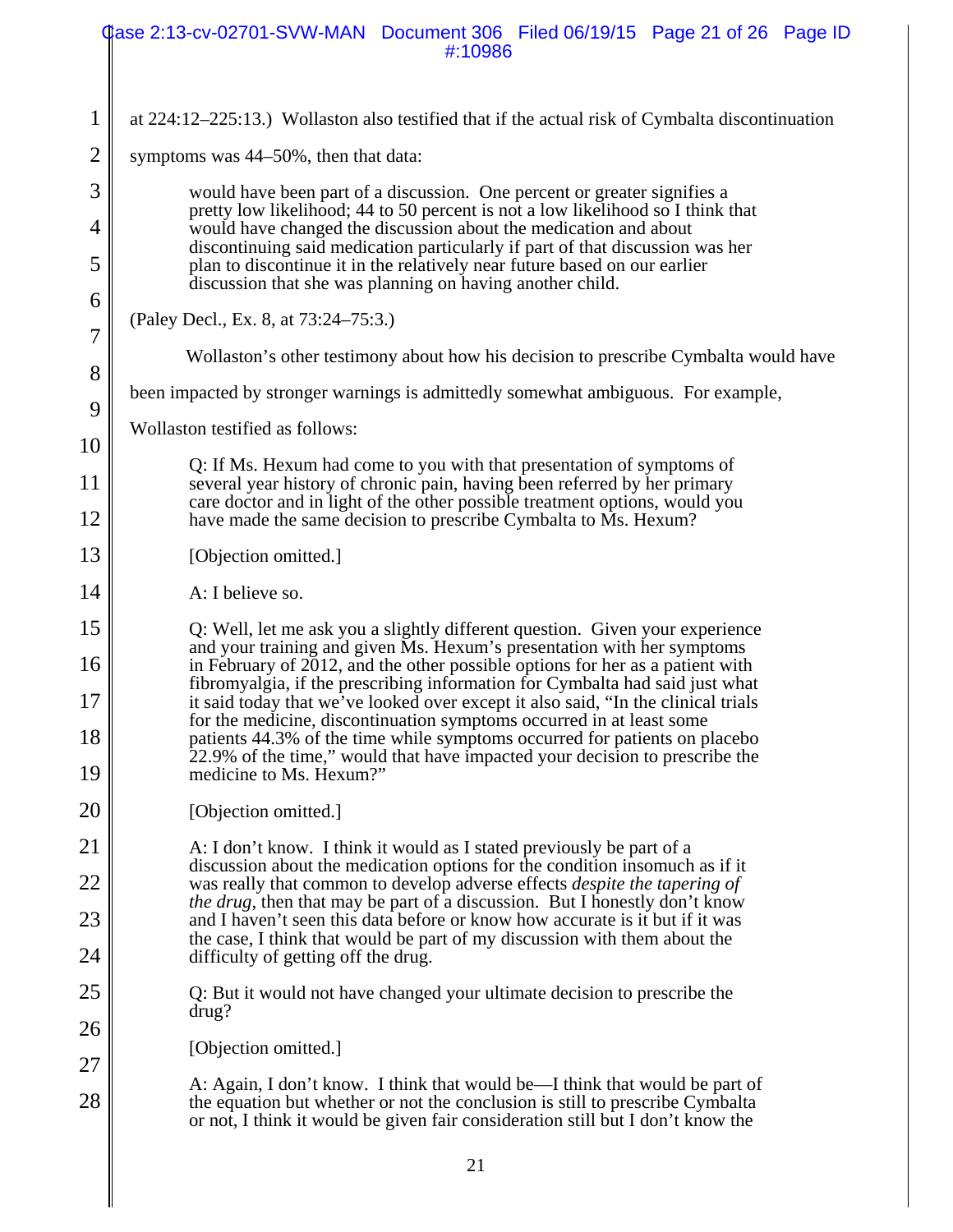### Case 2:13-cv-02701-SVW-MAN Document 306 Filed 06/19/15 Page 22 of 26 Page ID #:10987

answer to whether it would still be prescribed or not. I think it would be—again, at the very least, it would be a discussion about the risk of this adverse effects *with the tapering* of the drug and then a discussion about that individual patient's concerns or desires about such and probably my experience with other people on the drug.

4 5 6 7 8 9 10 11 12 (Paley Decl., Ex. 8, at 114:18–118:20) (emphasis added). Wollaston's testimony about how the information about the 44–50% risk of discontinuation symptoms would have impacted his description of the risk of discontinuation symptoms *with* tapered discontinuation indicates that he misunderstood the nature of the 2005 JAD Article's findings. Wollaston apparently believed that the 2005 JAD Article described the risk of experiencing discontinuation symptoms upon tapered withdrawal. Thus, he testified that he doesn't know if a warning that there was a 44–50% risk of discontinuation symptoms with tapering would have caused him to choose not to prescribe Cymbalta for Hexum.<sup>11</sup> He further testified that, at the very least, such a warning regarding the risk of discontinuation symptoms with tapering would be given fair consideration.

13 14 15 16 17 18 19 20 21 22 As discussed above, with their supplemental briefing Plaintiffs submit evidence indicating that tapering may not help diminish the risk of experiencing discontinuation symptoms. Additionally, Wollaston testified that in February 2012, his general practice was to warn patients of the need to taper. This testimony is corroborated by Hexum's testimony that Wollaston told her she'd be fine if she tapered but sick if she quit "cold-turkey." Thus, Wollaston apparently believed that tapering helps diminish the risk of experiencing discontinuation symptoms. Further, Plaintiffs assert that Lilly either improperly withheld this information or buried it under an avalanche of documents produced in the last week of discovery. Thus, according to Plaintiffs, they were unable to ask Wollaston how this information would have affected his decision to prescribe Cymbalta to Hexum.

23 24 25

26

1

2

3

On this record, where: (1) Hexum told Wollaston that it was important for her to be able

to discontinue the medication in the somewhat near future; (2) Wollaston testified that he wasn't

sure if he would have changed his decision to prescribe Cymbalta if the risk of discontinuation

<sup>27</sup> 28  $11$  The Court recognizes that because Wollaston apparently believed that the 2005 JAD Article described the risk of experiencing discontinuation symptoms upon tapered withdrawal, it is unlikely that his opinion would change. Nevertheless, on this record the Court finds that granting summary judgment would be inappropriate.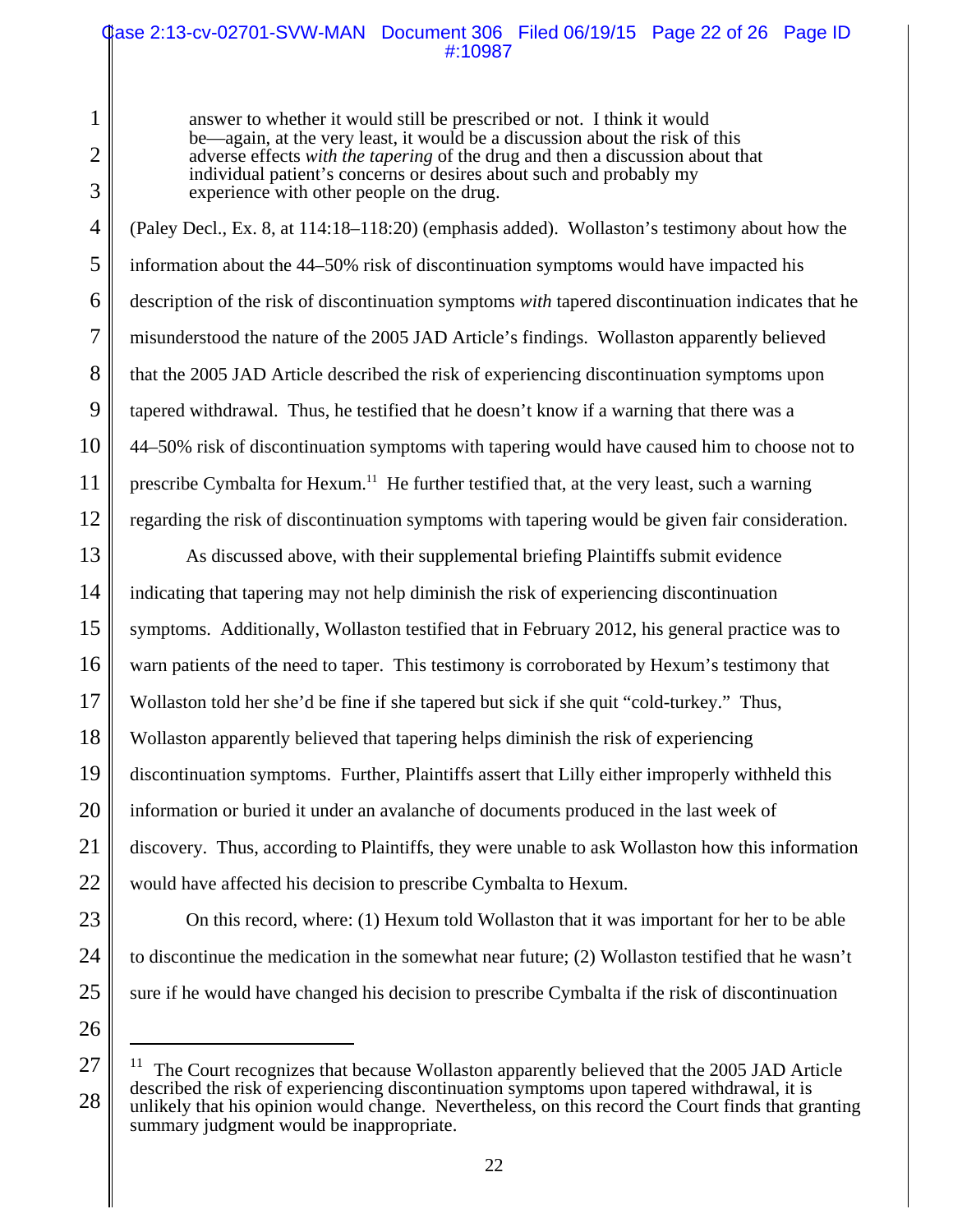### Case 2:13-cv-02701-SVW-MAN Document 306 Filed 06/19/15 Page 23 of 26 Page ID #:10988

symptoms with tapered discontinuation was 44–50%; (3) the evidence shows that Wollaston believed that tapering would diminish the risk of discontinuation symptoms; and (4) the evidence indicates that this belief might be false, Plaintiffs raise a triable issue of fact regarding proximate  $c$ ause. $12$ 

For the aforementioned reasons, the Court DENIES Lilly's motion for summary judgment.

1

2

3

4

5

6

7

### (2) Independent Knowledge

8 9 10 11 12 13 14 15 16 17 18 19 20 21 Plaintiffs also assert that Wollaston had independent knowledge of the relevant risks. As discussed above, Wollaston prescribed Cymbalta to other fibromyalgia patients before prescribing it to Hexum. (Paley Decl., Ex. 8, at 94:16–19.) Wollaston first began prescribing antidepressants during his fellowship—during which time he became aware of the need to taper patients off of some antidepressants because feeling queasy or light-headed would "be not uncommon" from sudden discontinuation. (*Id.* at 82:1–16; Def.'s SUF [25.) Before prescribing Cymbalta to Hexum, he had patients who experienced discontinuation symptoms upon discontinuing Cymbalta. (Paley Decl., Ex. 8*,* at 106:14–19.) These patients, who he described as "outliers," experienced such symptoms as light-headedness, dizziness, electrical shock sensation, headaches, and feeling generally unwell. (*Id.* at 106:8–19.) Wollaston also testified that back in 2012, he generally would have characterized Cymbalta's risk of discontinuation symptoms by simply informing patients that they would need to taper off Cymbalta. (*Id.* at 74:21–75:5.) By the time Wollaston prescribed Cymbalta for Hexum, he knew of the need to taper patients off of a medicine like Cymbalta because of the risk of discontinuation symptoms. (*Id.* at 104:13–105:8.)

need to taper off Cymbalta because of a risk of discontinuation symptoms upon abrupt

On balance, the evidence indicates that Wollaston had independent knowledge of the

<sup>26</sup> 27 28  $12$  The Court notes that by the time Ben-Artzi began treating Hexum she had already been taking Cymbalta for roughly eight months. However, at the June 11 hearing, Plaintiffs indicated that they intend to proceed on the theory that Lilly improperly failed to warn doctors of the minimum time to taper. Thus, a stronger warning given to Ben-Artzi might have prevented Hexum's harm from taking Cymbalta—i.e. discontinuation side effects. Plaintiffs thus raise a triable issue of fact as to Ben Artzi.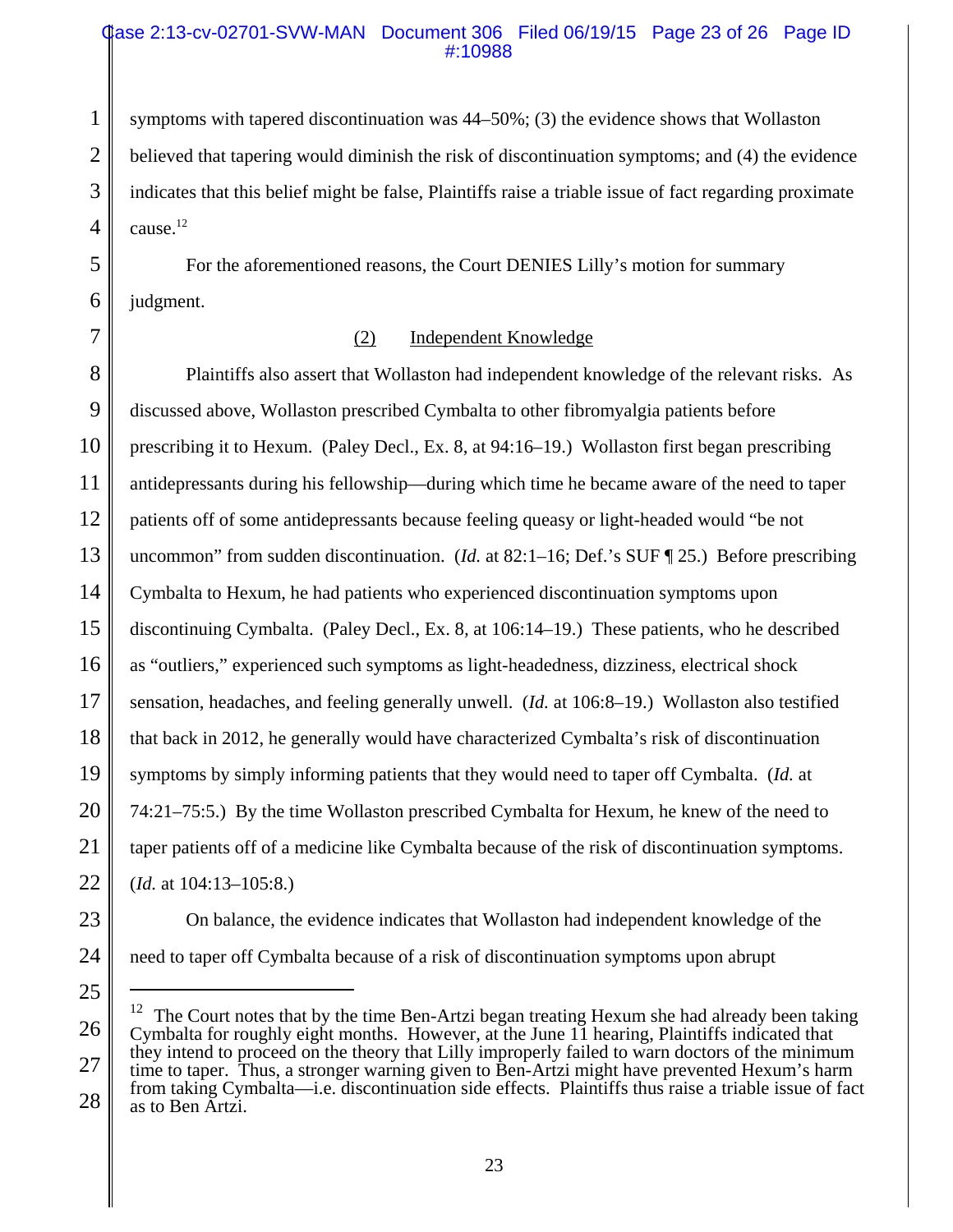### Case 2:13-cv-02701-SVW-MAN Document 306 Filed 06/19/15 Page 24 of 26 Page ID #:10989

discontinuation. However, as discussed above, Plaintiffs submit evidence indicating that tapering may not diminish the risk of experiencing discontinuation symptoms upon withdrawing from Cymbalta. Thus, Plaintiffs raise a triable issue of fact regarding Wollaston's knowledge.

Moreover, in light of the newly uncovered evidence, the Court finds this case distinguishable from both *McDowell* and *Carnes*. Both of those courts relied, in relevant part, on the prescribing physicians' knowledge of the risks of *abrupt* withdrawal. *See McDowell*, 2014 WL 5801604, at \*15–17; *Carnes*, 2013 WL 6622915, at \*5–6. Additionally, neither court considered the possibility that there was no difference in the risk of discontinuation symptoms from discontinuing Cymbalta abruptly or tapering.

10

1

2

3

4

5

6

7

8

9

### (3) Conclusion

11 12 13 14 On this record, Plaintiffs' evidence is sufficient to raise a triable issue of fact and Lilly fails to show that it is entitled to summary judgment under Rule 56. For the aforementioned reasons, the Court DENIES Lilly's motion for summary judgment on Plaintiffs' failure to warn claim.

15

### **3. Plaintiffs' Other Claims Related to Lilly's Alleged Failure to Warn**

16 17 18 19 20 21 22 23 24 In addition to their strict liability—failure to warn claim, Plaintiffs allege claims for: negligence,"strict product liability," negligent misrepresentation, and fraud. (Dkt. 1.)To the extent that each of these claims is premised on the alleged inaccuracy, inadequacy, or misleading nature of Cymbalta's label, each requires proof that the label's alleged deficiencies caused Plaintiffs' injuries. Thus, for the reasons discussed above, the Court DENIES Lilly's motion for summary judgment on each of these claims. *Cf. Motus I*, 196 F. Supp. 2d at 987, 995–999 (granting summary judgment on claims for wrongful death/negligence, strict liability, "survival action," fraud and breach of warranty where all of these claims were "based to some extent" on the defendant's alleged failure to warn and the plaintiff failed to establish causation).<sup>13</sup>

25

26

27

28

### **4. Plaintiffs' Other Claims Related to an Alleged Design Defect**

In addition to Plaintiffs' abandoned designed defect claim, their negligence claim asserts a design defect. Though the complaint fails to specify a design defect, in their Memorandum of

The Court need not address Lilly's arguments as to Plaintiffs' abandoned claims.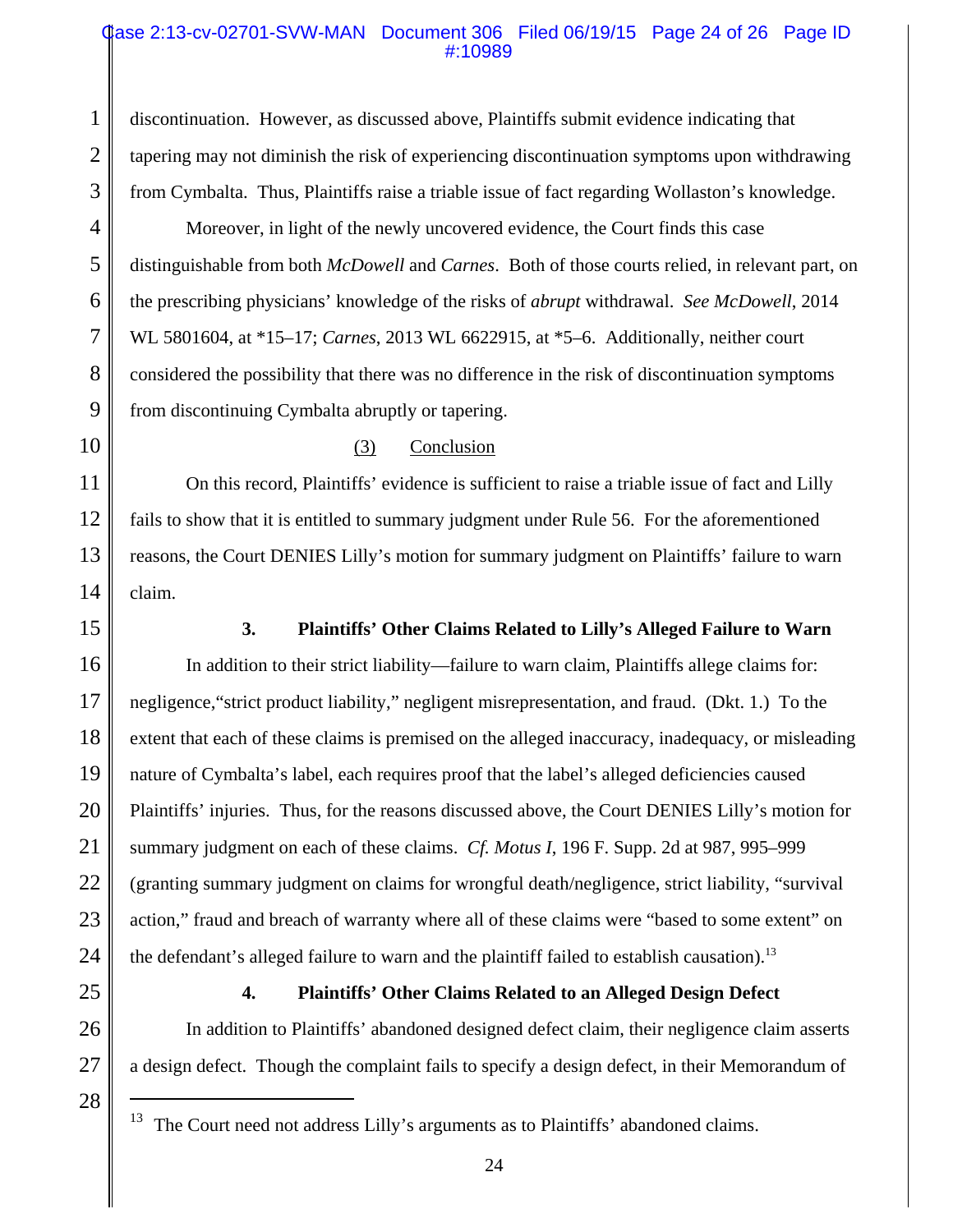### Case 2:13-cv-02701-SVW-MAN Document 306 Filed 06/19/15 Page 25 of 26 Page ID #:10990

Contentions of Law and Fact Plaintiffs assert that Lilly negligently failed to design a lower dosage Cymbalta pill to allow for "proper" tapering. (Dkt. 191: Mem. at 6.) Plaintiffs also indicated at the June 11, 2015 hearing that they intend to proceed with claims based on this 20 milligram "cliff."

The Court notes that pursuant to Federal Rule of Civil Procedure 56(f), it has the authority to grant summary judgment on grounds not raised by a party. Moreover, the Court believes that the briefing and hearing regarding the current motion for summary judgment gave Plaintiffs sufficient notice and a reasonable opportunity to respond to any arguments. *See* Fed. R. Civ. Prod. 56(f); *Norse v. City of Santa Cruz*, 629 F.3d 966, 971 (9th Cir. 2010) (en banc).

10 11 12 13 14 It is undisputed that Ben-Artzi told Hexum to switch from 60 milligrams per day to 30 milligrams per day and then to discontinue Cymbalta entirely. Def.'s SUF ¶ 42; Pls.' PFF ¶ 31.) He did not instruct Hexum to take decrease from 30 milligrams to 20 milligrams before discontinuing entirely. Thus, the failure to design a lower dosage Cymbalta pill than the lowest dose then available—20 milligrams—could not have caused Plaintiffs' harm.

15 16 17 18 In light of the foregoing, the Court hereby cautions Plaintiffs that the Court is dubious of their ability to show that the 20 milligram "cliff" caused their harm. Thus, absent a sufficient proffer of evidence from Plaintiffs, the Court would be inclined to grant summary judgment to Lilly on a claim based on this theory.

19

1

2

3

4

5

6

7

8

9

### **V. SCHEDULE FOR FUTURE PROCEEDINGS**

20 21 22 23 24 At the hearing held on June 11, 2015, Plaintiffs explained how the newly uncovered Lilly documents will affect their theory of the case. Lilly argued that it would be prejudiced if Plaintiffs were allowed to proceed on a theory not laid out in their complaint. For the reasons discussed at the June 11 hearing, the Court GRANTS Plaintiffs leave to file an amended complaint. Plaintiffs SHALL file their amended complaint on or before June 29, 2015.

25 26 27 28 Additionally, the Court GRANTS Plaintiffs leave to augment their expert witnesses's declarations to the extent that there is newly uncovered information. Plaintiffs SHALL file their supplemental expert reports on or before June 29, 2015. In light of the foregoing, the Court DECLINES TO REACH Lilly's motions to exclude Morris and Glenmullen and GRANTS Lilly